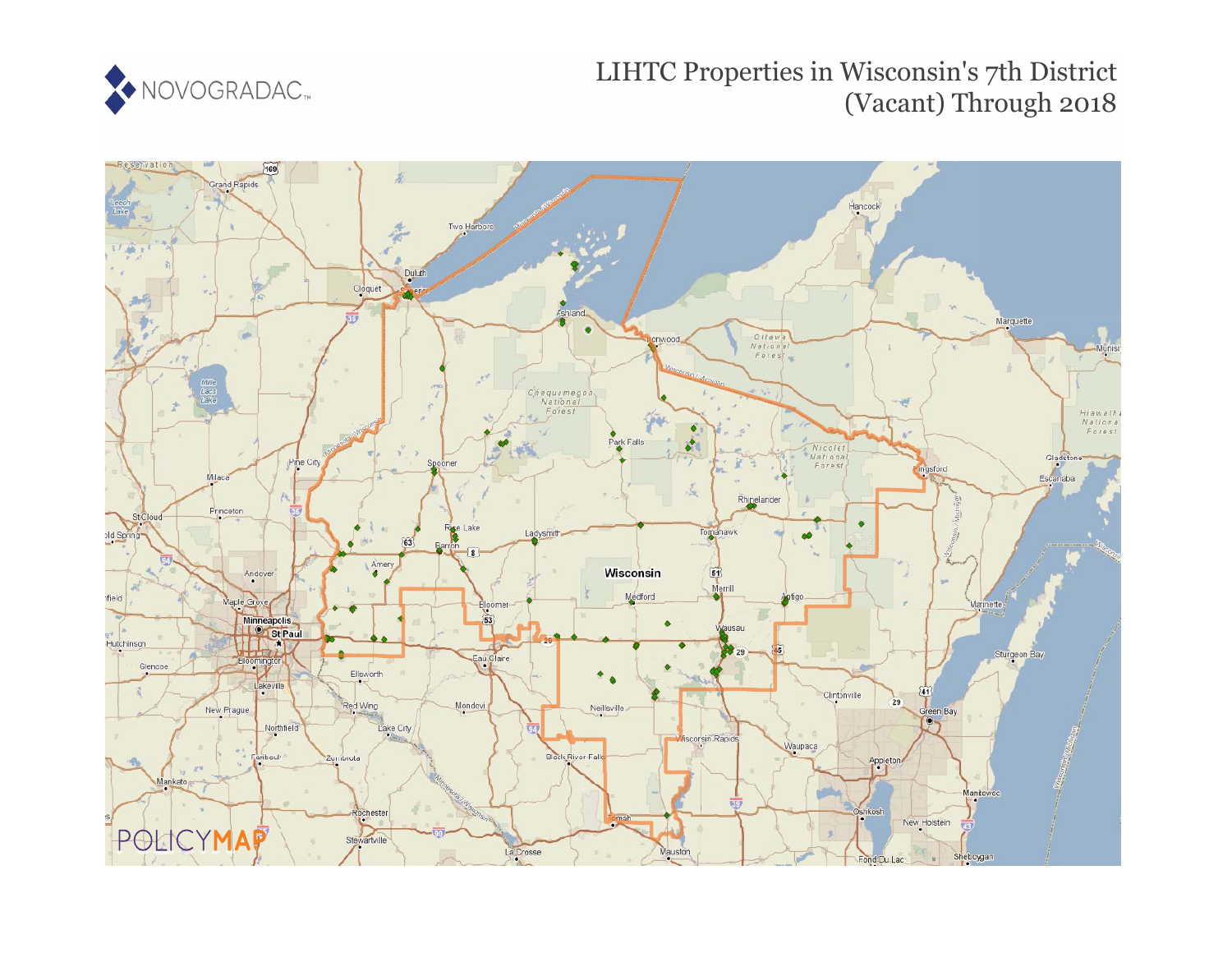| <b>Project Name</b>                        | <b>Address</b>                 | <b>City</b>           | <b>State</b> | <b>Zip Code</b> | Nonprofit<br><b>Sponsor</b> | <b>Allocation</b><br>Year | <b>Annual</b><br><b>Allocated</b><br><b>Amount</b> | <b>Year Placed</b><br>in Service | <b>Construction Type</b> | <b>Total</b><br><b>Units</b> | Low<br>Income<br><b>Units</b> | <b>Rent</b> or<br>Income<br><b>Ceiling</b> | <b>Credit</b><br>Percentage          | Tax-<br><b>Exempt</b><br><b>Bond</b> | <b>HUD Multi-Family</b><br><b>Financing/Rental</b><br><b>Assistance</b> |
|--------------------------------------------|--------------------------------|-----------------------|--------------|-----------------|-----------------------------|---------------------------|----------------------------------------------------|----------------------------------|--------------------------|------------------------------|-------------------------------|--------------------------------------------|--------------------------------------|--------------------------------------|-------------------------------------------------------------------------|
| <b>WHITETAIL COTTAGES</b>                  | 911 WHITETAIL ST               | <b>RICE LAKE</b>      | WI           | 54868           | No                          | 2000                      | \$0\$                                              | 2001                             | <b>New Construction</b>  | 24                           | 24                            |                                            | 70 % present<br>value                | No                                   |                                                                         |
| <b>GARDEN VIEW TOWNHOMES</b>               | 760 EIGHTH AVE                 | CUMBERLAND            | WI           | 54829           |                             | 2001                      | S <sub>0</sub>                                     | 2002                             | Not Indicated            | 24                           | 24                            |                                            | Not Indicated                        |                                      |                                                                         |
| HARVEY DUEHOLM VILLA                       | 517 EIGHTH ST                  | <b>CENTURIA</b>       | $\rm WI$     | 54824           | Yes                         | 2000                      | $\$0$                                              | 2002                             | New Construction         | $\bf 24$                     | $\bf 24$                      |                                            | 70 % present<br>value                | $_{\rm No}$                          |                                                                         |
| METONGA APTS                               | 306 N BLVD AVE                 | <b>CRANDON</b>        | WI           | 54520           | $\rm No$                    | 2001                      | $\boldsymbol{\mathsf{S}}\boldsymbol{\mathsf{0}}$   | 2002                             | Acquisition and Rehab 16 |                              | 16                            |                                            | Both 30% and<br>70% present<br>value | No                                   |                                                                         |
| THE VILLAS AT PAPERJACK<br><b>CREEK</b>    | 938 MONETTE AVE                | <b>NEW RICHMOND</b>   | WI           | 54017           | No                          | 2001                      | \$0                                                | 2002                             | <b>New Construction</b>  | 44                           | $39\,$                        |                                            | $70\,\%$ present<br>value            | No                                   |                                                                         |
| <b>VILLA RITA</b>                          | 325 N 28TH ST                  | <b>SUPERIOR</b>       | WI           | 54880           | No                          | 2001                      | <b>SO</b>                                          | 2003                             | <b>New Construction</b>  | 24                           | 24                            |                                            | 70 % present<br>value                | Yes                                  |                                                                         |
| <b>VILLA VISTA</b>                         | 303 TACONITE ST                | <b>HURLEY</b>         | WI           | 54534           | No                          | 2001                      | $\$0$                                              | 2003                             | New Construction         | 24                           | 24                            |                                            | 70 % present<br>value                | Yes                                  |                                                                         |
| WYNDHAM VILLAS                             | 1313 N HINMAN AVE              | MARSHFIELD            | WI           | 54449           | No                          | 2002                      | S <sub>0</sub>                                     | 2003                             | New Construction         | 48                           | 48                            |                                            | 70 % present<br>value                | $\rm\thinspace No$                   |                                                                         |
| MARATHON CO HOUSING<br>REDEVELOPMENT - HUD | 2035 GRAND AVE                 | <b>ROTHSCHILD</b>     | WI           |                 |                             | 2003                      | S <sub>0</sub>                                     | 2004                             | Not Indicated            | 36                           | ${\bf 36}$                    |                                            | Not Indicated                        |                                      |                                                                         |
| WHITETAIL MEADOWS                          | 1005 WHITETAIL ST              | <b>RICE LAKE</b>      | WI           | 54868           | No                          | 2004                      | S <sub>0</sub>                                     | 2004                             | New Construction         | 24                           | 24                            |                                            | 30 % present<br>value                | Yes                                  |                                                                         |
| <b>BOULDER RIDGE</b>                       | 901 DOMINION DR                | HUDSON                | WI           | 54016           |                             | 2003                      | \$0\$                                              | 2005                             | Not Indicated            | 24                           | 24                            |                                            | Not Indicated                        |                                      |                                                                         |
| CEDAR CREEK SENIOR APTS                    | 605 EAGLE NEST BLVD ROTHSCHILD |                       | WI           | 54474           |                             | 2004                      | $\boldsymbol{\mathsf{S}}\boldsymbol{\mathsf{0}}$   | 2005                             | Not Indicated            | 48                           | 48                            |                                            | Not Indicated                        |                                      |                                                                         |
| <b>EAST HIGH APTS</b>                      | 708 FULTON ST                  | WAUSAU                | WI           | 54403           |                             | 2004                      | SO                                                 | 2005                             | Not Indicated            | 54                           | 46                            |                                            | Not Indicated                        |                                      |                                                                         |
| ST CROIX FALLS TOWNHOMES                   | 1293 BUR OAK LN                | <b>ST CROIX FALLS</b> | WI           | 54024           |                             | 2003                      | S <sub>0</sub>                                     | 2005                             | Not Indicated            | 24                           | 24                            |                                            | Not Indicated                        |                                      |                                                                         |
| STURGEON BLUFF APTS                        | 1320 GRAND AVE                 | WAUSAU                | WI           | 54403           |                             | 2004                      | \$0\$                                              | 2005                             | Not Indicated            | 104                          | 104                           |                                            | Not Indicated                        |                                      |                                                                         |

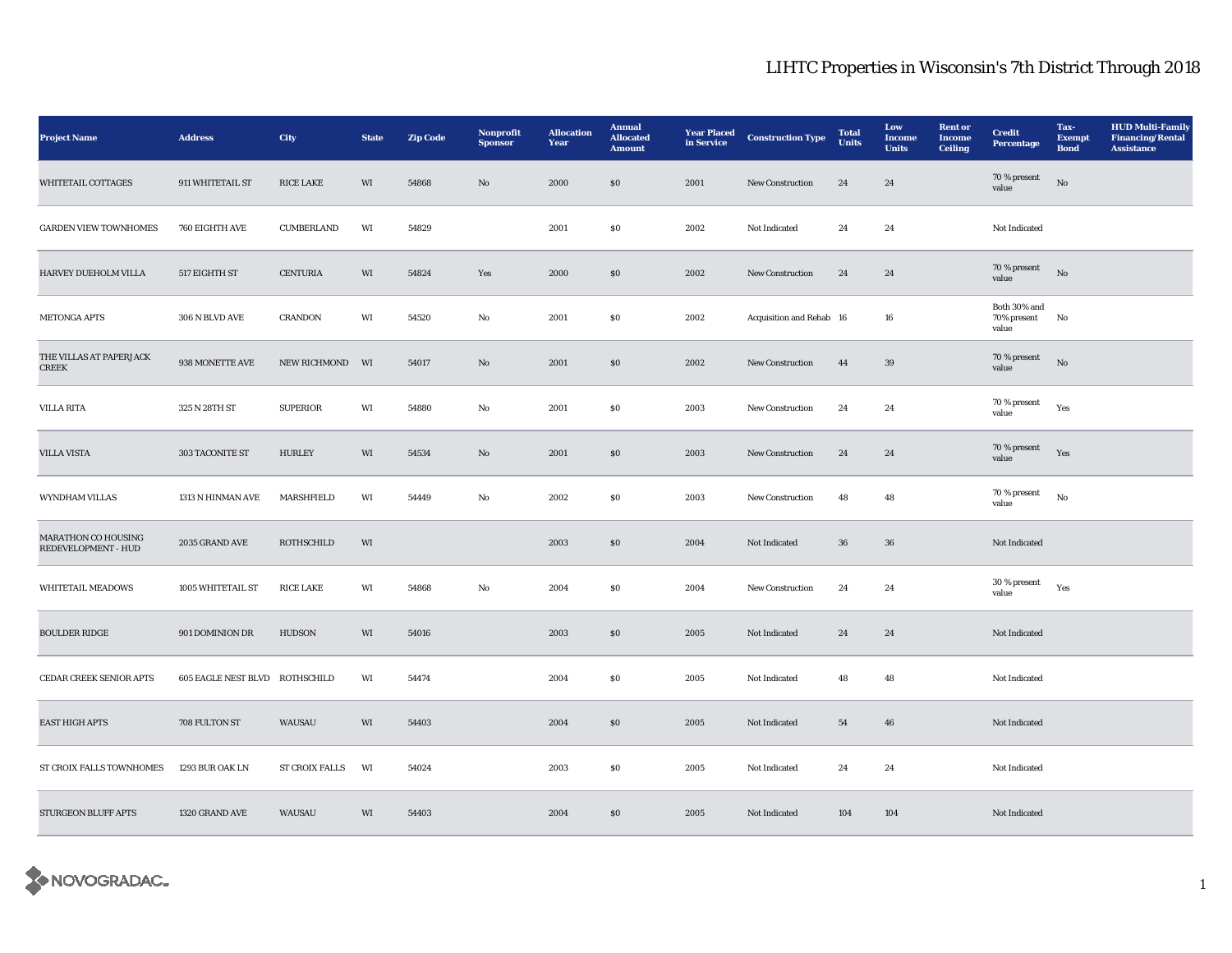| <b>Project Name</b>                                                                          | <b>Address</b>                 | City            | <b>State</b> | <b>Zip Code</b> | Nonprofit<br><b>Sponsor</b> | <b>Allocation</b><br>Year | <b>Annual</b><br><b>Allocated</b><br><b>Amount</b> | <b>Year Placed</b><br>in Service | <b>Construction Type</b>                                  | <b>Total</b><br><b>Units</b> | Low<br>Income<br><b>Units</b> | <b>Rent or</b><br><b>Income</b><br><b>Ceiling</b> | <b>Credit</b><br>Percentage          | Tax-<br><b>Exempt</b><br><b>Bond</b> | <b>HUD Multi-Family</b><br><b>Financing/Rental</b><br><b>Assistance</b> |
|----------------------------------------------------------------------------------------------|--------------------------------|-----------------|--------------|-----------------|-----------------------------|---------------------------|----------------------------------------------------|----------------------------------|-----------------------------------------------------------|------------------------------|-------------------------------|---------------------------------------------------|--------------------------------------|--------------------------------------|-------------------------------------------------------------------------|
| <b>NEW YORK APTS</b>                                                                         | 1402 TOWER AVE                 | <b>SUPERIOR</b> | WI           | 54880           | No                          | 2005                      | \$348,326                                          | 2006                             | Acquisition and Rehab 24                                  |                              | 24                            | 60% AMGI                                          | 70 % present<br>value                | $_{\rm No}$                          |                                                                         |
| <b>WASHBURN HSNG</b><br>REDEVELOPMT-HUD                                                      | 420 E THIRD ST                 | WASHBURN        | WI           | 54891           | $\mathbf{N}\mathbf{o}$      | 2006                      | \$30,418                                           | 2006                             | Acquisition and Rehab 36                                  |                              | 36                            | 60% AMGI                                          | 70 % present<br>value                | No                                   |                                                                         |
| CEDAR CREEK SENIOR HOUSING $\,$ 607 EAGLES NEST BLVD $\,$ ROTHSCHILD<br>$\scriptstyle\rm II$ |                                |                 | WI           | 54474           |                             | 2006                      | \$284,759                                          | 2007                             | <b>New Construction</b>                                   | 49                           | $\tau$                        | 60% AMGI                                          | 70 % present<br>value                |                                      |                                                                         |
| HISTORIC WEST ELEMENTARY 309 MAPLE ST                                                        |                                | RHINELANDER     | WI           | 54501           |                             | 2006                      | \$315,589                                          | 2007                             | Both New Construction $24$<br>and $\mathrm{A}/\mathrm{R}$ |                              | $\bf 6$                       | 60% AMGI                                          | 70 % present<br>value                |                                      |                                                                         |
| OSCEOLA VILLAGE APARTMENTS 550 CHIEFTAIN STREET OSCEOLA                                      |                                |                 | WI           | 54020           |                             | 2006                      | \$255,449                                          | 2007                             | <b>New Construction</b>                                   | 24                           | $5\phantom{.0}$               | 60% AMGI                                          | 70 % present<br>value                |                                      |                                                                         |
| <b>ROYALTON MANOR</b>                                                                        | 1901 NEW YORK<br><b>AVENUE</b> | <b>SUPERIOR</b> | WI           | 54880           |                             | 2006                      | \$149,919                                          | 2007                             | Acquisition and Rehab 109                                 |                              | $\sqrt{3}$                    | 60% AMGI                                          | 30 % present<br>value                |                                      |                                                                         |
| <b>SUNRISE MEADOW II</b>                                                                     | 155 OLSON AVE                  | <b>BARRON</b>   | WI           | 54812           |                             | 2005                      | \$175,459                                          | 2007                             | New Construction                                          | 24                           | $\boldsymbol{9}$              | 60% AMGI                                          | 70 % present<br>value                |                                      |                                                                         |
| PROJECT 8 DRYTOWN                                                                            | 9408 N DRYTOWN AVE HAYWARD     |                 | WI           | 54843           |                             | 2007                      | \$226,603                                          | 2007                             | Acquisition and Rehab 24                                  |                              | $\bf8$                        | 60% AMGI                                          | Both 30% and<br>70% present<br>value |                                      |                                                                         |
| ACORN HILLS ASSISTED LIVING 430 ORBITING DR                                                  |                                | <b>MOSINEE</b>  | WI           | 54455           |                             | 2007                      | \$131,277                                          | 2008                             | New Construction                                          | 29                           | $\mathbf{3}$                  | 60% AMGI                                          | $30\,\%$ present<br>value            |                                      |                                                                         |
| <b>BIRCHWOOD HIGHLANDS</b><br><b>APARTMENTS</b>                                              | 8005 BIRCH ST                  | <b>WESTON</b>   | WI           | 54476           |                             | 2007                      | \$86,982                                           | 2008                             | New Construction                                          | 71                           | $\overline{4}$                | 60% AMGI                                          | 30 % present<br>value                |                                      |                                                                         |
| <b>GOLDEN APARTMENTS</b>                                                                     | 2315 BANKS AVE                 | <b>SUPERIOR</b> | WI           | 54880           |                             | 2007                      | \$213,066                                          | 2008                             | Acquisition and Rehab 84                                  |                              | $\overline{4}$                | 60% AMGI                                          | 30 % present<br>value                |                                      |                                                                         |
| HAVENWOOD RCAC                                                                               | 614 E OAK ST                   | <b>GLENWOOD</b> | WI           | 54013           |                             | 2007                      | \$157,919                                          | 2008                             | New Construction                                          | 16                           | $\overline{4}$                | 60% AMGI                                          | 70 % present<br>value                |                                      |                                                                         |
| <b>RED CLIFF HOUSING</b><br>DEVELOPMENT PHASE I LLC                                          | 36795 DALEY RD                 | <b>BAYFIELD</b> | WI           | 54814-4961      |                             | 2007                      | \$410,285                                          | 2008                             | New Construction                                          | 24                           | 9                             | 60% AMGI                                          | 70 % present<br>value                |                                      |                                                                         |
| WAUSAU EAST TOWNHOMES                                                                        | 706 FULTON ST                  | WAUSAU          | WI           | 54403           |                             | 2007                      | \$352,030                                          | 2008                             | New Construction                                          | 24                           | $7\phantom{.0}$               | 60% AMGI                                          | 70 % present<br>value                |                                      |                                                                         |
| <b>SOKAOGON HOMES I</b>                                                                      | 3186 INDIAN<br>SETTLEMENT RD   | <b>CRANDON</b>  | WI           | 54520           |                             | 2008                      | \$349,593                                          | 2008                             | Acquisition and Rehab 23                                  |                              | 7                             | 60% AMGI                                          | Both 30% and<br>70% present<br>value |                                      |                                                                         |

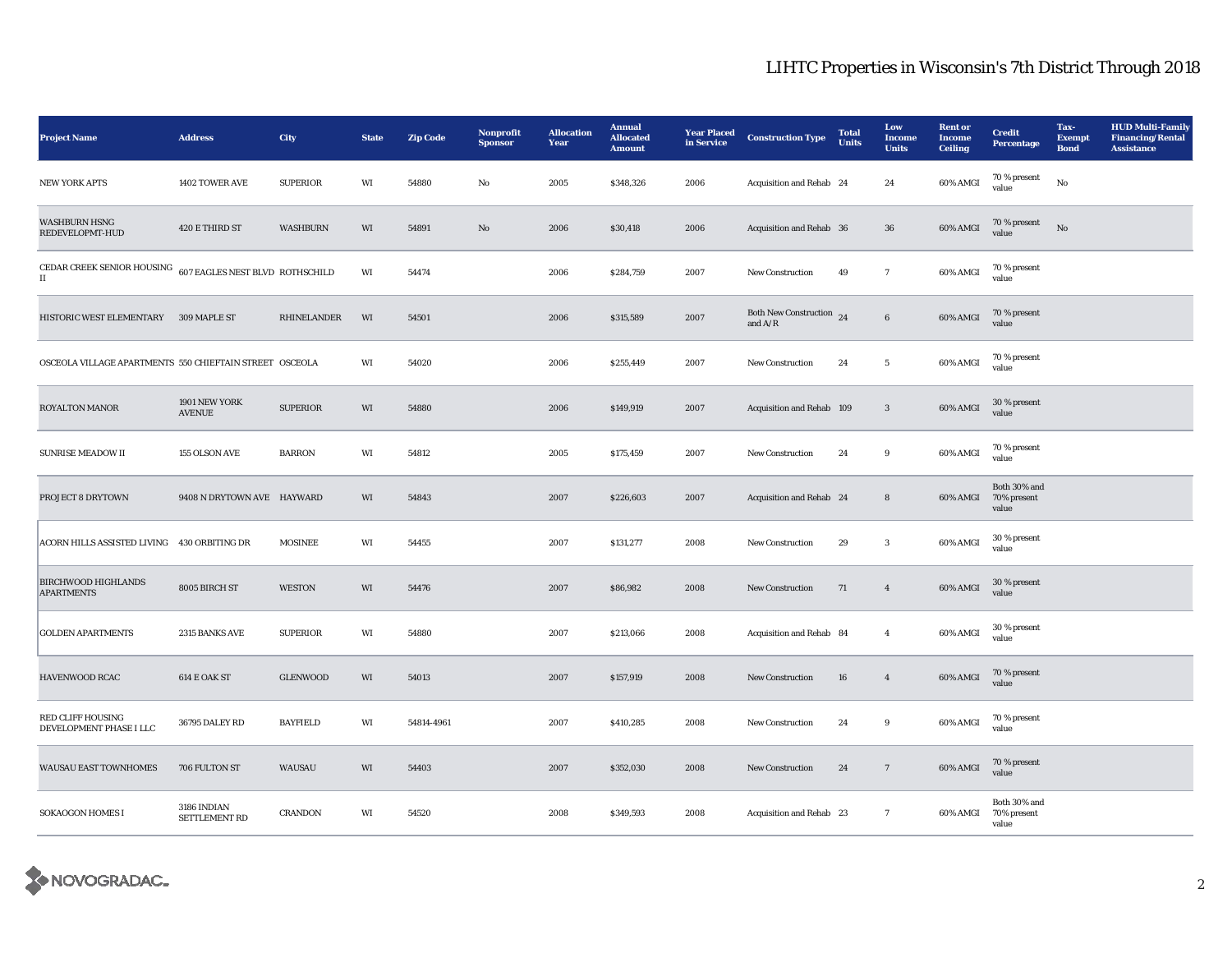| <b>Project Name</b>                                            | <b>Address</b>                          | City               | <b>State</b> | <b>Zip Code</b> | Nonprofit<br><b>Sponsor</b> | <b>Allocation</b><br>Year | <b>Annual</b><br><b>Allocated</b><br><b>Amount</b> | <b>Year Placed</b><br>in Service | <b>Construction Type</b>                  | <b>Total</b><br><b>Units</b> | Low<br><b>Income</b><br><b>Units</b> | <b>Rent</b> or<br><b>Income</b><br><b>Ceiling</b> | <b>Credit</b><br><b>Percentage</b>   | Tax-<br><b>Exempt</b><br><b>Bond</b> | <b>HUD Multi-Family</b><br><b>Financing/Rental</b><br><b>Assistance</b> |
|----------------------------------------------------------------|-----------------------------------------|--------------------|--------------|-----------------|-----------------------------|---------------------------|----------------------------------------------------|----------------------------------|-------------------------------------------|------------------------------|--------------------------------------|---------------------------------------------------|--------------------------------------|--------------------------------------|-------------------------------------------------------------------------|
| <b>HERITAGE COTTAGES</b>                                       | 80 HERITAGE BLVD<br>BLDG <sub>1</sub>   | <b>HUDSON</b>      | WI           | 54016           |                             | 2008                      | \$355,991                                          | 2009                             | <b>New Construction</b>                   | 24                           | 16                                   | 60% AMGI                                          | 70 % present<br>value                |                                      |                                                                         |
| KIISHKIMAAN APARTMENTS                                         | 119 CLINIC RD                           | LAC DU FLAMBEAU WI |              | 54538           |                             | 2007                      | \$272,430                                          | 2009                             | <b>New Construction</b>                   | 24                           | $\mathbf{3}$                         | 60% AMGI                                          | 70 % present<br>value                |                                      |                                                                         |
| WASHINGTON BUILDING<br><b>APARTMENTS</b>                       | <b>1521 TOWER AVENUE</b>                | <b>SUPERIOR</b>    | WI           | 54880           |                             | 2008                      | \$393,217                                          | 2009                             | Both New Construction 23<br>and $A/R$     |                              | 20                                   | 60% AMGI                                          | Both 30% and<br>70% present<br>value |                                      |                                                                         |
| <b>BAD RIVER HOMES I</b>                                       | 53875 CIRCLE DR                         | <b>ODANAH</b>      | WI           | 54861           |                             | 2009                      | \$477,921                                          | 2010                             | Acquisition and Rehab 24                  |                              | $5\phantom{.0}$                      | 60% AMGI                                          | Both 30% and<br>70% present<br>value |                                      |                                                                         |
| BIRCHWOOD HIGHLANDS PHASE 8015 BIRCH ST<br>$\overline{2}$      |                                         | <b>WESTON</b>      | WI           | 54476           |                             | 2010                      | \$20,733                                           | 2010                             | <b>New Construction</b>                   | 42                           | $\overline{4}$                       | 50% AMGI                                          | 30 % present<br>value                |                                      |                                                                         |
| KANNENBERG PLAZA                                               | 1240 MERRILL AVE                        | WAUSAU             | WI           | 54401           |                             | 2010                      | \$250,789                                          | 2010                             | <b>Both New Construction</b><br>and $A/R$ | 106                          | $\mathbf{1}$                         | 60% AMGI                                          | 30 % present<br>value                |                                      |                                                                         |
| <b>SUPERIOR TOWNHOMES</b>                                      | 1002 E 11TH AVE ASPEN<br><b>COURT A</b> | <b>SUPERIOR</b>    | WI           | 54880           |                             | 2010                      | \$360,323                                          | 2010                             | Acquisition and Rehab 80                  |                              | $\overline{4}$                       | 60% AMGI                                          | 30 % present<br>value                |                                      |                                                                         |
| HERITAGE COTTAGES PHASE II 7 IVY GREEN                         |                                         | HUDSON             | WI           | 54016           |                             | 2009                      | $\$0$                                              | 2010                             | New Construction                          | 22                           | 15                                   | 60% AMGI                                          | 70 % present<br>value                |                                      |                                                                         |
| LINCOLN SCHOOL APARTMENTS 477 1ST AVENUE NORTH PARK FALLS      |                                         |                    | WI           | 54552           |                             | 2009                      | S <sub>0</sub>                                     | 2010                             | Both New Construction 24<br>and $A/R$     |                              | $7\phantom{.0}$                      | 60% AMGI                                          | 70 % present<br>value                |                                      |                                                                         |
| <b>RED CLIFF HOUSING</b><br>DEVELOPMENT PHASE 2                | 90059 EZIGAA DR                         | <b>BAYFIELD</b>    | WI           | 54814           |                             | 2009                      | $\$0$                                              | 2010                             | New Construction                          | 24                           | 12                                   | 60% AMGI                                          | 70 % present<br>value                |                                      |                                                                         |
| COLBY-ABBOTSFORD SR VILLAGE 310 - 320 DEHNE DR                 |                                         | COLBY              | WI           | 54421           |                             | 2009                      | \$247,232                                          | 2010                             | New Construction                          | 24                           | $7\phantom{.0}$                      | 60% AMGI                                          | 70 % present<br>value                |                                      |                                                                         |
| <b>EVERGREEN MANOR</b>                                         | 411 W PHILLIP ST                        | RHINELANDER        | WI           | 54501           |                             | 2009                      | S <sub>0</sub>                                     | 2011                             | Acquisition and Rehab 50                  |                              | $5\overline{ }$                      | 60% AMGI                                          | 70 % present<br>value                |                                      |                                                                         |
| LAC COURTE OREILLES HOMES II $_{\rm LANE}^{9012}$ N AKIKAANDAG |                                         | <b>HAYWARD</b>     | WI           | 54843           |                             | 2009                      | \$699,720                                          | 2011                             | <b>New Construction</b>                   | 24                           | $6\phantom{.0}$                      | 60% AMGI                                          | 70 % present<br>value                |                                      |                                                                         |
| MISSISSIPPI FLATS                                              | 1410-1420 O'KEEFE RD HUDSON             |                    | WI           | 54016           |                             | 2010                      | \$473,152                                          | 2011                             | New Construction                          | 22                           | ${\bf 8}$                            | 60% AMGI                                          | 70 % present<br>value                |                                      |                                                                         |
| THE PINES AT MOUNT VIEW                                        | 3700 MOUNT VIEW AVE WESTON              |                    | WI           | 54476           |                             | 2010                      | \$36,645                                           | 2011                             | New Construction                          | 46                           | $\sqrt{3}$                           | 50% AMGI                                          | 30 % present<br>value                |                                      |                                                                         |

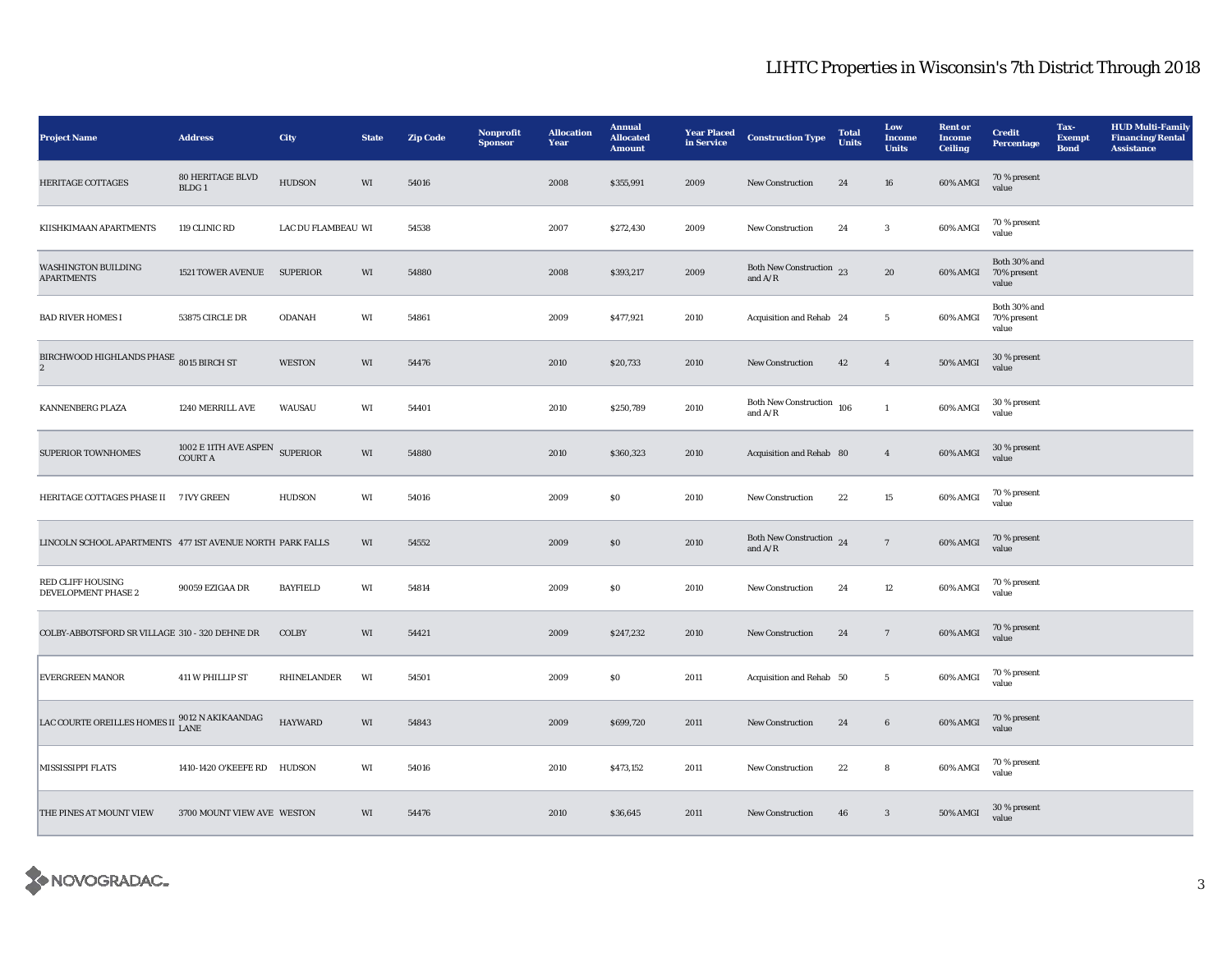| <b>Project Name</b>                     | <b>Address</b>                                    | City            | <b>State</b> | <b>Zip Code</b> | Nonprofit<br><b>Sponsor</b> | <b>Allocation</b><br>Year | <b>Annual</b><br><b>Allocated</b><br><b>Amount</b> | <b>Year Placed</b><br>in Service | <b>Construction Type</b>                       | <b>Total</b><br><b>Units</b> | Low<br><b>Income</b><br><b>Units</b> | <b>Rent or</b><br><b>Income</b><br><b>Ceiling</b> | <b>Credit</b><br>Percentage          | Tax-<br><b>Exempt</b><br><b>Bond</b> | <b>HUD Multi-Family</b><br><b>Financing/Rental</b><br><b>Assistance</b> |
|-----------------------------------------|---------------------------------------------------|-----------------|--------------|-----------------|-----------------------------|---------------------------|----------------------------------------------------|----------------------------------|------------------------------------------------|------------------------------|--------------------------------------|---------------------------------------------------|--------------------------------------|--------------------------------------|-------------------------------------------------------------------------|
| BIRCHWOOD HIGHLANDS PHASE 8025 BIRCH ST |                                                   | <b>WESTON</b>   | WI           | 54476           |                             | 2011                      | \$19,830                                           | 2012                             | New Construction                               | 39                           | $\overline{4}$                       | 50% AMGI                                          | 30 % present<br>value                |                                      |                                                                         |
| MEDFORD AFFORDABLE<br><b>HOUSING</b>    | 820 RIVER DRIVE                                   | MEDFORD         | WI           | 54451           |                             | 2011                      | \$249,484                                          | 2012                             | Acquisition and Rehab 22                       |                              | $10\,$                               | 60% AMGI                                          | Both 30% and<br>70% present<br>value |                                      |                                                                         |
| <b>INDIANHEAD COTTAGES</b>              | 710 GREENWAY COURT MOSINEE                        |                 | WI           | 54455           |                             | 2011                      | \$433,588                                          | 2012                             | New Construction                               | 24                           | 14                                   | 60% AMGI                                          | 70 % present<br>value                |                                      |                                                                         |
| FEDERAL BUILDING LOFTS                  | 317 N 1ST ST                                      | WAUSAU          | WI           | 54403           |                             | 2011                      | \$324,717                                          | 2012                             | Both New Construction $_{21}$<br>and $\rm A/R$ |                              | ${\bf 18}$                           | 60% AMGI                                          | 70 % present<br>value                |                                      |                                                                         |
| <b>TROLLEY QUARTER FLATS</b>            | 1500 N 1ST ST                                     | WAUSAU          | WI           | 54403           |                             | 2010                      | \$725,290                                          | 2012                             | New Construction                               | 40                           | 10                                   | 60% AMGI                                          | 70 % present<br>value                |                                      |                                                                         |
| <b>ROSEWOOD PHASE II</b>                | 901-921 N 7TH ST                                  | <b>SUPERIOR</b> | WI           | 54880           |                             | 2010                      | \$169,200                                          | 2012                             | New Construction                               | $11\,$                       | 10                                   | 60% AMGI                                          | 70 % present<br>value                |                                      |                                                                         |
| <b>RIVERVIEW TOWERS</b>                 | 500 GRAND AVENUE                                  | WAUSAU          | WI           | 54403           |                             | 2011                      | \$862,273                                          | 2013                             | Acquisition and Rehab 149                      |                              | $\,$ 2 $\,$                          | 60% AMGI                                          | 70 % present<br>value                |                                      |                                                                         |
| <b>CEDAR RIDGE APARTMENTS</b>           | 1401 NAMEKEGON<br><b>AVENUE</b>                   | <b>HUDSON</b>   | WI           | 54016           |                             | 2013                      | \$269,278                                          | 2013                             | Acquisition and Rehab 72                       |                              | $\boldsymbol{9}$                     | 60% AMGI                                          | 30 % present<br>value                |                                      |                                                                         |
| <b>LAC COURTE OREILLES HOMES</b><br>Ш   | 13739 WEST K-TOWN<br>ROAD                         | <b>HAYWARD</b>  | WI           | 54843           |                             | 2013                      | \$364,653                                          | 2013                             | Acquisition and Rehab 24                       |                              | $\overline{4}$                       | 60% AMGI                                          | Both 30% and<br>70% present<br>value |                                      |                                                                         |
| PARK VIEW APARTMENTS                    | 535 3RD AVE                                       | <b>ANTIGO</b>   | WI           | 54409           |                             | 2013                      | \$412,785                                          | 2014                             | Acquisition and Rehab 84                       |                              | $\overline{4}$                       | 60% AMGI                                          | 70 % present<br>value                |                                      |                                                                         |
| RED CLIFF REHAB I                       | 88365 PIKE RD UNIT 1 & BAYFIELD<br>$\overline{2}$ |                 | WI           | 54814           |                             | 2013                      | \$639,704                                          | 2014                             | Acquisition and Rehab 40                       |                              | $6\phantom{.0}$                      | 60% AMGI                                          | Both 30% and<br>70% present<br>value |                                      |                                                                         |
| <b>GREENWOOD MANOR</b>                  | 710 W MINER AVE S                                 | LADYSMITH       | WI           | 54848           |                             | 2014                      | \$291,660                                          | 2015                             | Acquisition and Rehab 54                       |                              | $\bf 6$                              | 60% AMGI                                          | $70\,\%$ present<br>value            |                                      |                                                                         |
| PEBBLE RIDGE APARTMENTS                 | 2047 CHARLOTTE ST-<br><b>BUILDING E</b>           | <b>ANTIGO</b>   | WI           | 54409           |                             | 2013                      | \$596,193                                          | 2015                             | New Construction                               | 50                           | 10                                   | 60% AMGI                                          | 70 % present<br>value                |                                      |                                                                         |
| THE GRAND CENTRAL PLAZA                 | 1300 WEEKS AVE                                    | <b>SUPERIOR</b> | WI           | 54880           |                             | 2013                      | \$407,382                                          | 2015                             | New Construction                               | 50                           | 17                                   | 60% AMGI                                          | 70 % present<br>value                |                                      |                                                                         |
| <b>BAD RIVER HOMES II</b>               | 73270 & 73262 W<br><b>DENOMIE ST</b>              | <b>ODANAH</b>   | WI           | 54861           |                             | 2014                      | \$465,990                                          | 2015                             | Acquisition and Rehab 24                       |                              | $5\phantom{.0}$                      | 60% AMGI                                          | Both 30% and<br>70% present<br>value |                                      |                                                                         |

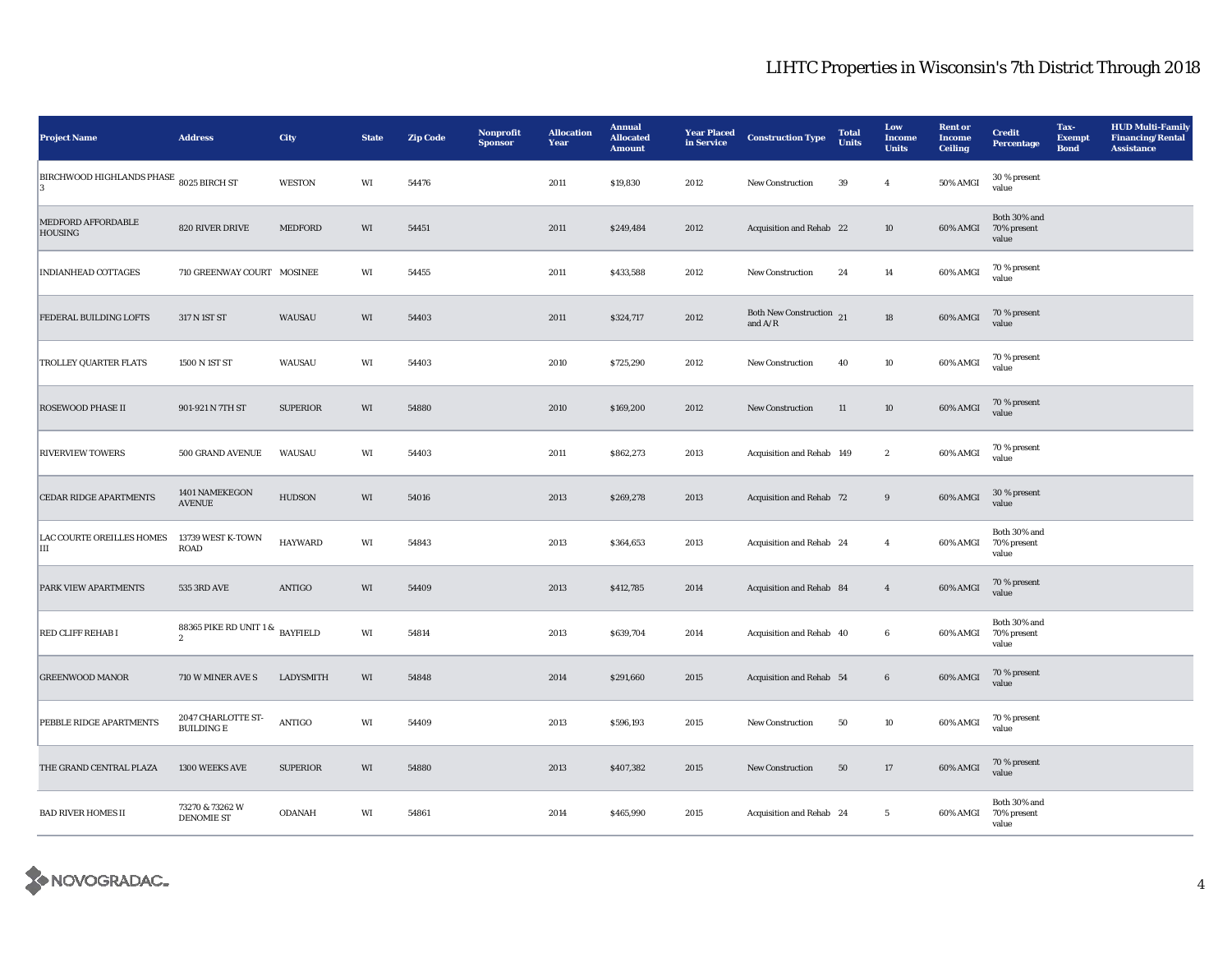| <b>Project Name</b>                                                         | <b>Address</b>                  | City             | <b>State</b> | <b>Zip Code</b> | Nonprofit<br><b>Sponsor</b> | <b>Allocation</b><br>Year | <b>Annual</b><br><b>Allocated</b><br><b>Amount</b> | <b>Year Placed</b><br>in Service | <b>Construction Type</b>                   | <b>Total</b><br>Units | Low<br>Income<br><b>Units</b> | <b>Rent</b> or<br><b>Income</b><br>Ceiling | <b>Credit</b><br>Percentage          | Tax-<br><b>Exempt</b><br><b>Bond</b> | <b>HUD Multi-Family</b><br><b>Financing/Rental</b><br><b>Assistance</b> |
|-----------------------------------------------------------------------------|---------------------------------|------------------|--------------|-----------------|-----------------------------|---------------------------|----------------------------------------------------|----------------------------------|--------------------------------------------|-----------------------|-------------------------------|--------------------------------------------|--------------------------------------|--------------------------------------|-------------------------------------------------------------------------|
| <b>ELEMENTARY SCHOOL</b><br><b>APARTMENTS FKA HISTORIC</b><br><b>SCHOOL</b> | 130 SCHOOL ST                   | <b>SCHOFIELD</b> | WI           | 55476           |                             | 2014                      | \$439,497                                          | 2015                             | Acquisition and Rehab 36                   |                       | 13                            | 60% AMGI                                   | 70 % present<br>value                |                                      |                                                                         |
| <b>SOKAOGON SUPPORTIVE</b><br><b>RESIDENCES</b>                             | 3159 STATE HWY 55               | <b>CRANDON</b>   | WI           | 54520           |                             | 2014                      | \$190,068                                          | 2015                             | Both New Construction $_{24}$<br>and $A/R$ |                       | $\mathbf{3}$                  | 60% AMGI                                   | Both 30% and<br>70% present<br>value |                                      |                                                                         |
| <b>CROFT PLACE</b>                                                          | 233 CROFT STREET                | NEW RICHMOND     | WI           | 54017           |                             | 2014                      | \$590,700                                          | 2016                             | <b>New Construction</b>                    | 52                    | $12\,$                        | 60% AMGI                                   | 70 % present<br>value                |                                      |                                                                         |
| <b>FRANKLIN SCHOOL</b><br><b>APARTMENTS</b>                                 | 1011 S MAIN STREET              | <b>RICE LAKE</b> | WI           | 54868           |                             | 2014                      | \$315,810                                          | 2016                             | Acquisition and Rehab 20                   |                       | ${\bf 8}$                     | 60% AMGI                                   | Both 30% and<br>70% present<br>value |                                      |                                                                         |
| OSKI-OMBENDAAM(NEW HOPE)                                                    | 37580 PAGEANT RD-<br>BUILDING C | <b>BAYFIELD</b>  | WI           | 54814           |                             | 2014                      | \$508,350                                          | 2016                             | New Construction                           | 24                    | $10\,$                        | 60% AMGI                                   | 70 % present<br>value                |                                      |                                                                         |
| <b>SOKAOGON HOMES II</b>                                                    | 3081 MCGESHICK RD               | <b>CRANDON</b>   | WI           | 54520           |                             | 2014                      | \$533,048                                          | 2016                             | <b>New Construction</b>                    | 20                    | $\mathbf{7}$                  | 60% AMGI                                   | 70 % present<br>value                |                                      |                                                                         |
| HILLTOP MANOR- WASHBURN<br><b>COUNTY</b>                                    | <b>812 ELM DR</b>               | <b>SPOONER</b>   | WI           | 54801           |                             | 2015                      | \$141,680                                          | 2016                             | Acquisition and Rehab 28                   |                       | $\sqrt{3}$                    | 60% AMGI                                   | Both 30% and<br>70% present<br>value |                                      |                                                                         |
| <b>COTTAGES OF SUPERIOR</b>                                                 | 1406 N 51ST STREET              | <b>SUPERIOR</b>  | WI           | 54880           |                             | 2015                      | \$220,220                                          | 2017                             | <b>New Construction</b>                    | 24                    | 6                             | 60% AMGI                                   | 70 % present<br>value                |                                      |                                                                         |
| <b>COLBY COTTAGES</b>                                                       | 820 COMMUNITY DRIVE COLBY       |                  | WI           | 54421           |                             | 2016                      | \$307,917                                          | 2017                             | <b>New Construction</b>                    | 28                    | $5\overline{ }$               | 60% AMGI                                   | 70 % present<br>value                |                                      |                                                                         |
| <b>COTTAGES OF SUPERIOR PHASE</b><br>IІ                                     | 1424 N 51ST STREET              | <b>SUPERIOR</b>  | WI           | 54880           |                             | 2016                      | \$265,321                                          | 2017                             | New Construction                           | 24                    | $\bf 6$                       | 60% AMGI                                   | 70 % present<br>value                |                                      |                                                                         |
| <b>ATRIUM LOFTS</b>                                                         | 1418 N 1ST STREET               | WAUSAU           | WI           | 54403           |                             | 2016                      | \$294,032                                          | 2018                             | Not Indicated                              | 29                    | $\bf8$                        | $60\%$ AMGI                                | 70 % present<br>value                |                                      |                                                                         |
| NORTHLAND NECEDAH APTS                                                      | 705 W THIRD ST                  | NECEDAH          | WI           | 54646           | No                          | 1989                      | <b>SO</b>                                          | 1990                             | <b>New Construction</b>                    | 24                    | 24                            |                                            | 30 % present<br>value                | No                                   |                                                                         |
| <b>RIVERPARK PLACE</b>                                                      | 350 E BIRCH AVE                 | <b>BARRON</b>    | WI           | 54812           | No                          | 1988                      | \$0                                                | 1990                             | <b>New Construction</b>                    | 58                    | 42                            |                                            | 70 % present<br>value                | No                                   |                                                                         |
| <b>THOMAS HILLS APTS</b>                                                    | 201 THOMAS HILL RD              | EDGAR            | WI           | 54426           | No                          | 1989                      | <b>SO</b>                                          | 1990                             | New Construction                           | 8                     | 8                             |                                            | 70 % present<br>value                | $_{\rm No}$                          |                                                                         |
| <b>VILLAGE SQUARE</b>                                                       | 505 S SIXTH AVE                 | WAUSAU           | WI           | 54401           | No                          | 1990                      | \$0                                                | 1990                             | Acquisition and Rehab 33                   |                       | 33                            |                                            | 70 % present<br>value                | $\rm No$                             |                                                                         |

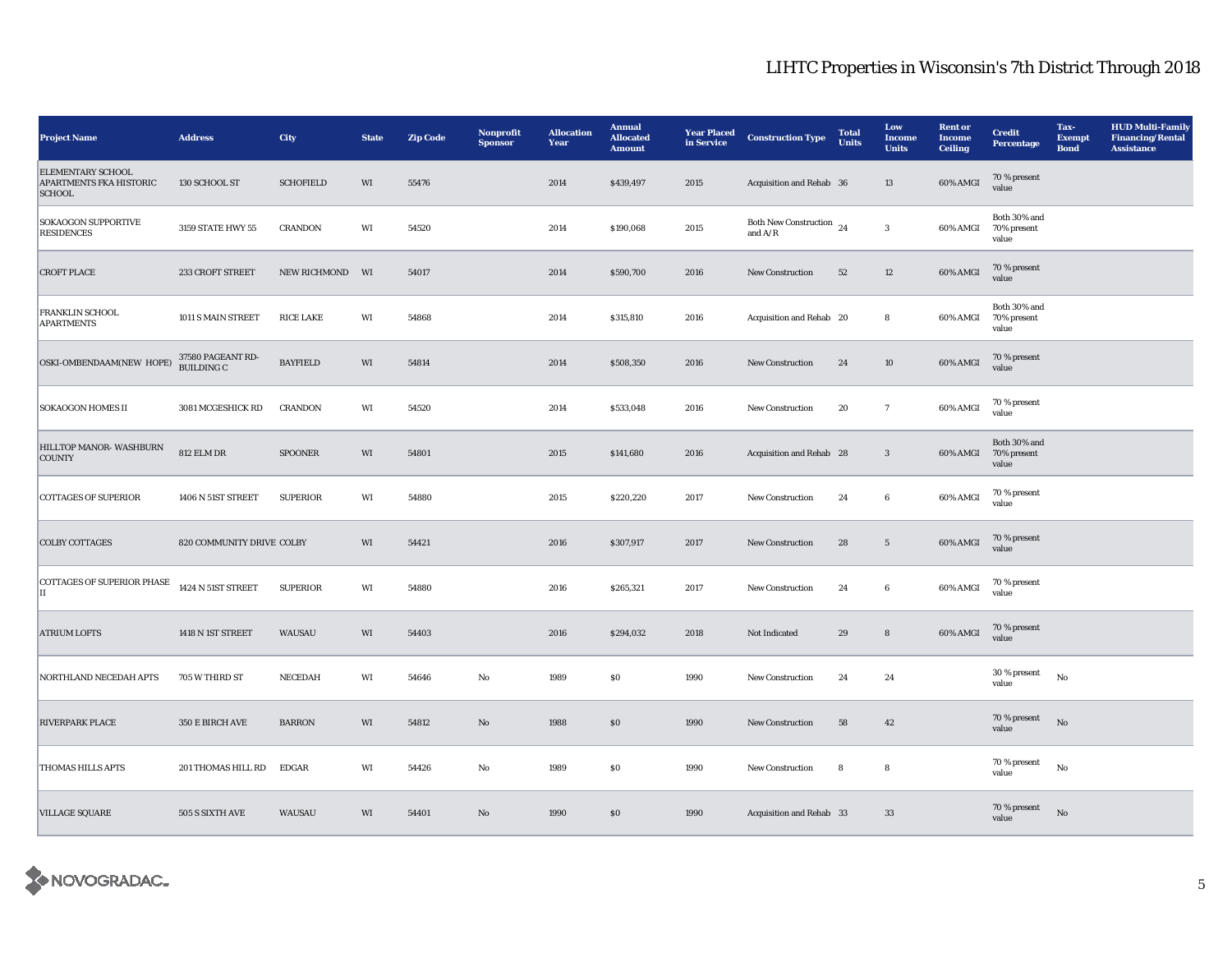| <b>Project Name</b>              | <b>Address</b>           | City             | <b>State</b> | <b>Zip Code</b> | Nonprofit<br><b>Sponsor</b> | <b>Allocation</b><br>Year | <b>Annual</b><br><b>Allocated</b><br><b>Amount</b> | <b>Year Placed</b><br>in Service | <b>Construction Type</b> | <b>Total</b><br><b>Units</b> | Low<br><b>Income</b><br><b>Units</b> | <b>Rent or</b><br><b>Income</b><br>Ceiling | <b>Credit</b><br>Percentage | Tax-<br><b>Exempt</b><br><b>Bond</b> | <b>HUD Multi-Family</b><br><b>Financing/Rental</b><br><b>Assistance</b> |
|----------------------------------|--------------------------|------------------|--------------|-----------------|-----------------------------|---------------------------|----------------------------------------------------|----------------------------------|--------------------------|------------------------------|--------------------------------------|--------------------------------------------|-----------------------------|--------------------------------------|-------------------------------------------------------------------------|
| <b>WOODFIELD COMMONS</b>         | 1518 N PEACH AVE         | MARSHFIELD       | WI           | 54449           | $\rm No$                    | 1988                      | <b>SO</b>                                          | 1990                             | <b>New Construction</b>  | 48                           | 48                                   |                                            | 70 % present<br>value       | No                                   |                                                                         |
| <b>AIRPORT PARK APTS</b>         | 300 S OLD HWY 51         | <b>MOSINEE</b>   | WI           | 54455           | No                          | 1990                      | \$0                                                | 1991                             | Acquisition and Rehab 2  |                              | $\sqrt{2}$                           |                                            | 70 % present<br>value       | $_{\rm No}$                          |                                                                         |
| <b>ASPEN DRIVE APTS</b>          | 1800 ASPEN DR            | <b>HUDSON</b>    | WI           | 54016           | No                          | 1989                      | <b>SO</b>                                          | 1991                             | New Construction         | 24                           | 24                                   |                                            | 30 % present<br>value       | $_{\rm No}$                          |                                                                         |
| <b>CAMPUS PARK APTS</b>          | 1813 N 11TH AVE          | WAUSAU           | WI           | 54401           | $\mathbf{N}\mathbf{o}$      | 1990                      | \$0                                                | 1991                             | New Construction         | ${\bf 8}$                    | ${\bf 8}$                            |                                            | 70 % present<br>value       | $_{\rm No}$                          |                                                                         |
| NORTHERN MEADOWS EAST<br>PROJECT | 304 E N ST               | <b>STRATFORD</b> | WI           | 54484           | No                          | 1991                      | <b>SO</b>                                          | 1991                             | New Construction         | 8                            | ${\bf 8}$                            |                                            | 70 % present<br>value       | $_{\rm No}$                          |                                                                         |
| <b>NORTHERN MEADOWS WEST</b>     | 302 E N ST               | <b>STRATFORD</b> | WI           | 54484           | No                          | 1990                      | \$0                                                | 1991                             | <b>New Construction</b>  | 8                            | $\bf8$                               |                                            | 70 % present<br>value       | No                                   |                                                                         |
| PAUL A BOE MANOR                 | 1053 APPLE AVE           | AMERY            | WI           | 54001           | Yes                         | 1990                      | <b>SO</b>                                          | 1991                             | New Construction         | 20                           | ${\bf 8}$                            |                                            | 70 % present<br>value       | $_{\rm No}$                          |                                                                         |
| <b>STATION HOUSE APTS</b>        | 635 DORR ST              | <b>ANTIGO</b>    | WI           | 54409           | $\rm No$                    | 1991                      | \$0                                                | 1991                             | New Construction         | 40                           | 40                                   |                                            | 30 % present<br>value       | $_{\rm No}$                          |                                                                         |
| <b>TEALWOOD APTS</b>             | 1907 S VINE AVE          | MARSHFIELD       | WI           | 54449           | No                          | 1990                      | <b>SO</b>                                          | 1991                             | New Construction         | 32                           | 32                                   |                                            | 30 % present<br>value       | $_{\rm No}$                          |                                                                         |
| TH TWO PARTNERSHIP               | 203 THOMAS HILL RD EDGAR |                  | WI           | 54426           | No                          | 1990                      | \$0                                                | 1991                             | <b>New Construction</b>  | $\bf8$                       | ${\bf 8}$                            |                                            | 70 % present<br>value       | $_{\rm No}$                          |                                                                         |
| WESTRIDGE VILLAGE                | 1219 W PHILLIP ST        | RHINELANDER      | WI           | 54501           | No                          | 1990                      | <b>SO</b>                                          | 1991                             | New Construction         | 32                           | $32\,$                               |                                            | 30 % present<br>value       | No                                   |                                                                         |
| <b>WESTVIEW APTS</b>             | 1226 NANTASKET ST        | ANTIGO           | WI           | 54409           | $\mathbf{No}$               | 1990                      | $\$0$                                              | 1991                             | New Construction         | 24                           | 24                                   |                                            | 30 % present<br>value       | No                                   |                                                                         |
| <b>ADA DEER MANOR I</b>          | 820 RIVER DR             | <b>MEDFORD</b>   | WI           | 54451           | Yes                         | 1991                      | <b>SO</b>                                          | 1992                             | New Construction         | 14                           | 14                                   |                                            | 70 % present<br>value       | No                                   |                                                                         |
| <b>ADA DEER MANOR II</b>         | 837 N SECOND ST          | <b>MEDFORD</b>   | WI           | 54451           | Yes                         | 1991                      | \$0                                                | 1992                             | <b>New Construction</b>  | 8                            | $\bf8$                               |                                            | 70 % present<br>value       | $_{\rm No}$                          |                                                                         |
| ADA DEER MANOR III               | 821 N SECOND ST          | MEDFORD          | WI           | 54451           |                             | 1991                      | $\$0$                                              | 1992                             | Not Indicated            | ${\bf 8}$                    | ${\bf 8}$                            |                                            | Not Indicated               |                                      |                                                                         |

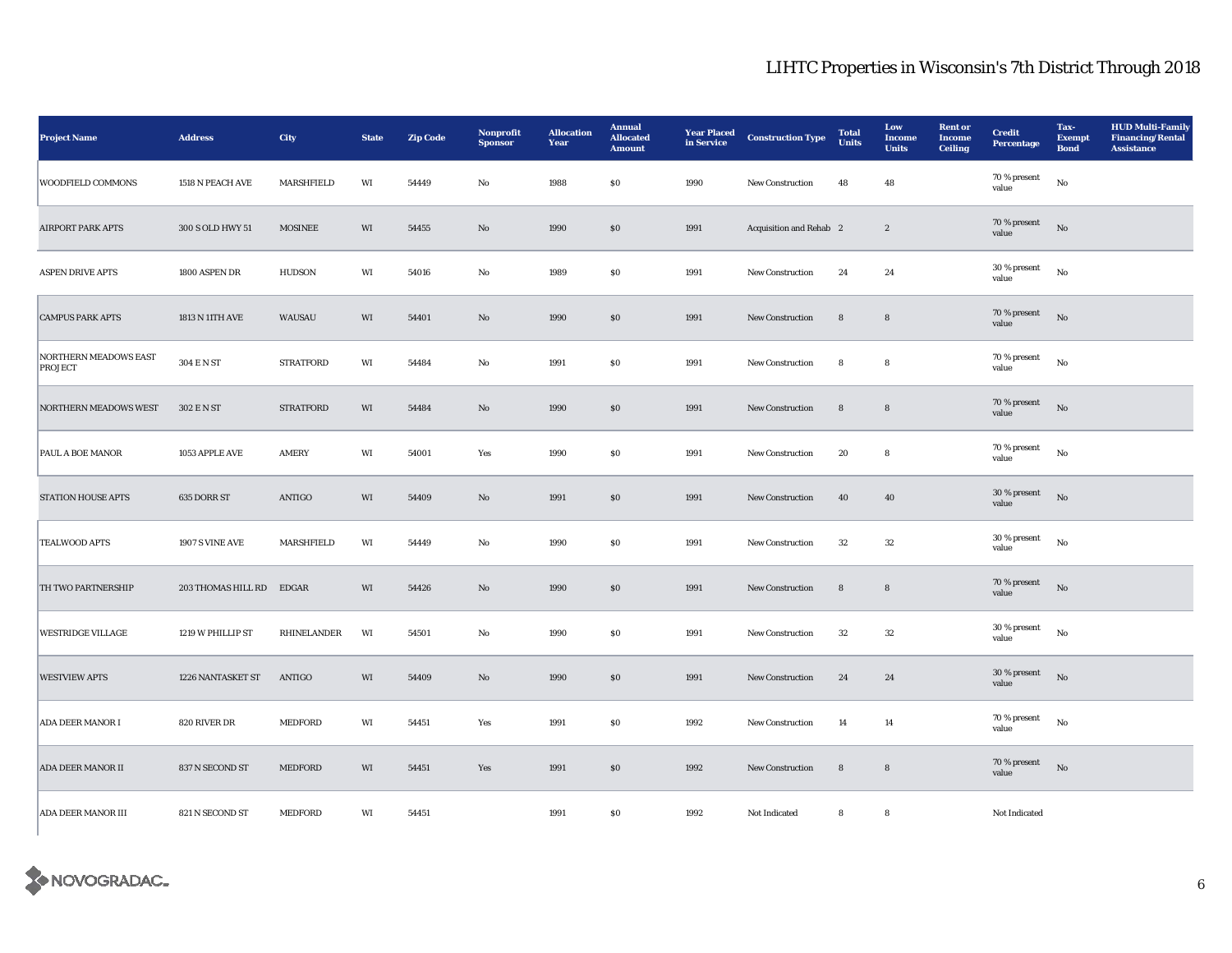| <b>Project Name</b>                               | <b>Address</b>                 | City                 | <b>State</b>           | <b>Zip Code</b> | Nonprofit<br><b>Sponsor</b> | <b>Allocation</b><br>Year | <b>Annual</b><br><b>Allocated</b><br><b>Amount</b> | <b>Year Placed</b><br>in Service | <b>Construction Type</b> | <b>Total</b><br><b>Units</b> | Low<br>Income<br><b>Units</b> | <b>Rent or</b><br><b>Income</b><br><b>Ceiling</b> | <b>Credit</b><br>Percentage          | Tax-<br><b>Exempt</b><br><b>Bond</b> | <b>HUD Multi-Family</b><br><b>Financing/Rental</b><br><b>Assistance</b> |
|---------------------------------------------------|--------------------------------|----------------------|------------------------|-----------------|-----------------------------|---------------------------|----------------------------------------------------|----------------------------------|--------------------------|------------------------------|-------------------------------|---------------------------------------------------|--------------------------------------|--------------------------------------|-------------------------------------------------------------------------|
| <b>BLACK CREEK APTS</b>                           | 330 N ASH ST                   | $\sqrt{\text{OWEN}}$ | $\mathbf{W}\mathbf{I}$ | 54460           | $\rm No$                    | 1990                      | ${\bf S0}$                                         | 1992                             | New Construction         | 16                           | ${\bf 16}$                    |                                                   | 30 % present<br>value                | $\rm No$                             |                                                                         |
| <b>CHIPPEWA VALLEY APTS</b>                       | 605 RAVENSWOOD CT CORNELL      |                      | WI                     | 54732           | No                          | 1991                      | $\$0$                                              | 1992                             | New Construction         | 20                           | 20                            |                                                   | 30 % present<br>value                | $_{\rm No}$                          |                                                                         |
| <b>HARRIS STREET APTS</b>                         | <b>HARRIS ST</b>               | <b>LAONA</b>         | WI                     |                 | No                          | 1991                      | \$0\$                                              | 1992                             | <b>New Construction</b>  | 12                           | 12                            |                                                   | 30 % present<br>value                | No                                   |                                                                         |
| <b>HOUSING ENTERPRISES OF</b><br><b>CRANDON I</b> | 607 N PROSPECT AVE             | <b>CRANDON</b>       | WI                     | 54520           | No                          | 1991                      | $\$0$                                              | 1992                             | <b>New Construction</b>  | ${\bf 16}$                   | 16                            |                                                   | 30 % present<br>value                | $_{\rm No}$                          |                                                                         |
| HOUSING ENTERPRISES OF<br>PRENTICE II LTD         | 801 PROGRESS ST                | <b>PRENTICE</b>      | WI                     | 54556           | No                          | 1991                      | \$0\$                                              | 1992                             | <b>New Construction</b>  | 16                           | 16                            |                                                   | 30 % present<br>value                | $\rm \bf No$                         |                                                                         |
| HOUSING ENTERPRISES OF<br><b>WABENO II</b>        | 1769 MAPLE AVE                 | <b>WABENO</b>        | WI                     | 54566           |                             | 1991                      | $\$0$                                              | 1992                             | Not Indicated            | 16                           | 16                            |                                                   | Not Indicated                        |                                      |                                                                         |
| <b>NORTHERN LIGHTS APTS</b>                       | 116 GUARD ST                   | <b>HAYWARD</b>       | WI                     | 54843           | $\rm No$                    | 1990                      | $\$0$                                              | 1992                             | New Construction         | $\bf 24$                     | $\bf 24$                      |                                                   | 30 % present<br>value                | $_{\rm No}$                          |                                                                         |
| PLEASANTVIEW APTS                                 | 830 CEDAR ST                   | <b>BALDWIN</b>       | WI                     | 54002           | No                          | 1990                      | ${\bf S0}$                                         | 1992                             | Acquisition and Rehab 16 |                              | $\sqrt{5}$                    |                                                   | 30 % present<br>value                | $_{\rm No}$                          |                                                                         |
| POPLAR APTS                                       | 319 N E ST                     | <b>OWEN</b>          | WI                     | 54460           | $\mathbf{N}\mathbf{o}$      | 1991                      | $\$0$                                              | 1992                             | New Construction         | 10                           | 10                            |                                                   | 30 % present<br>value                | $_{\rm No}$                          |                                                                         |
| <b>RIDGEVIEW APTS</b>                             | N13939 RIDGE AVE               | <b>FIFIELD</b>       | WI                     | 54524           | No                          | 1990                      | \$0\$                                              | 1992                             | <b>New Construction</b>  | 10                           | 10                            |                                                   | 30 % present<br>value                | No                                   |                                                                         |
| <b>THE DEPOT</b>                                  | 522 MORSE ST                   | ANTIGO               | WI                     | 54409           | $\mathbf{N}\mathbf{o}$      | 1992                      | $\$0$                                              | 1992                             | Acquisition and Rehab 34 |                              | 29                            |                                                   | Both 30% and<br>70% present<br>value | Yes                                  |                                                                         |
| THE WOODLANDS                                     | 810 E HARRISON ST              | MARSHFIELD           | WI                     | 54449           | No                          | 1991                      | $\$0$                                              | 1992                             | New Construction         | 60                           | 58                            |                                                   | 70 % present<br>value                | No                                   |                                                                         |
| <b>TOWER HALL</b>                                 | 112 E SECOND ST                | MARSHFIELD           | WI                     | 54449           | No                          | 1992                      | \$0\$                                              | 1992                             | Acquisition and Rehab 20 |                              | 17                            |                                                   | 70 % present<br>value                | No                                   |                                                                         |
| <b>WILSON PLACE</b>                               | 728 JEFFERSON ST               | WAUSAU               | WI                     | 54403           | No                          | 1991                      | \$0\$                                              | 1992                             | Acquisition and Rehab 16 |                              | 15                            |                                                   | 70 % present<br>value                | No                                   |                                                                         |
| <b>WOODLAND VILLAGE APTS</b>                      | 1300 N WISCONSIN AVE RICE LAKE |                      | WI                     | 54868           | No                          | 1990                      | \$0                                                | 1992                             | <b>New Construction</b>  | 28                           | 28                            |                                                   | 70 % present<br>value                | $\mathbf{N}\mathbf{o}$               |                                                                         |

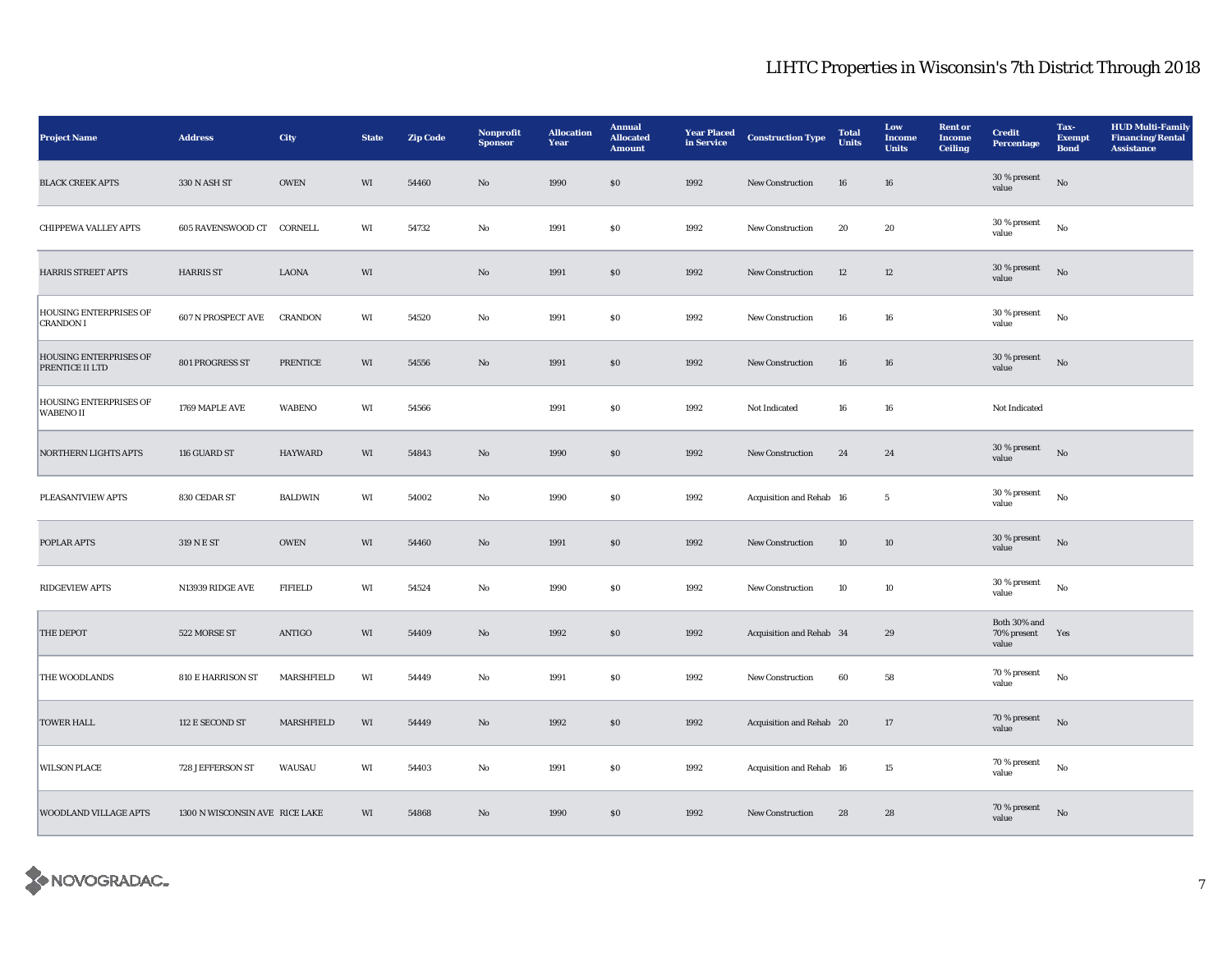| <b>Project Name</b>                                | <b>Address</b>      | City                 | <b>State</b> | <b>Zip Code</b> | Nonprofit<br><b>Sponsor</b> | <b>Allocation</b><br>Year | <b>Annual</b><br><b>Allocated</b><br><b>Amount</b> | <b>Year Placed</b><br>in Service | <b>Construction Type</b> | <b>Total</b><br><b>Units</b> | Low<br>Income<br><b>Units</b> | <b>Rent or</b><br><b>Income</b><br><b>Ceiling</b> | <b>Credit</b><br>Percentage | Tax-<br><b>Exempt</b><br><b>Bond</b> | <b>HUD Multi-Family</b><br><b>Financing/Rental</b><br><b>Assistance</b> |
|----------------------------------------------------|---------------------|----------------------|--------------|-----------------|-----------------------------|---------------------------|----------------------------------------------------|----------------------------------|--------------------------|------------------------------|-------------------------------|---------------------------------------------------|-----------------------------|--------------------------------------|-------------------------------------------------------------------------|
| <b>ALLEN COURT PROJECT</b>                         | 108 DEGNER ST       | <b>ATHENS</b>        | WI           | 54411           | No                          | 1991                      | $\$0$                                              | 1993                             | Acquisition and Rehab 13 |                              | 13                            |                                                   | 70 % present<br>value       | $_{\rm No}$                          |                                                                         |
| <b>CITY WALK</b>                                   | 120 GRAND AVE       | WAUSAU               | WI           | 54403           | $\mathbf{N}\mathbf{o}$      | 1992                      | \$0                                                | 1993                             | <b>New Construction</b>  | 48                           | 48                            |                                                   | 70 % present<br>value       | No                                   |                                                                         |
| <b>GRANT APTS</b>                                  | 400 W GRANT ST      | <b>CRANDON</b>       | WI           | 54520           | No                          | 1992                      | \$0                                                | 1993                             | New Construction         | 12                           | 12                            |                                                   | 30 % present<br>value       | $_{\rm No}$                          |                                                                         |
| <b>HARVEST VIEW APTS</b>                           | 424 E BEGLEY ST     | <b>GREENWOOD</b>     | WI           | 54437           | No                          | 1991                      | \$14,023                                           | 1993                             | New Construction         | ${\bf 8}$                    | $\bf8$                        |                                                   | 30 % present<br>value       | $_{\rm No}$                          |                                                                         |
| <b>HOUSING ENTERPRISES OF</b><br><b>PRENTICE I</b> | 340 CTR ST          | <b>PRENTICE</b>      | WI           | 54556           | $\rm No$                    | 1993                      | $\$0$                                              | 1993                             | New Construction         | 16                           | ${\bf 16}$                    |                                                   | 30 % present<br>value       | $_{\rm No}$                          |                                                                         |
| MERRILL CITY HALL                                  | 713 E SECOND ST     | MERRILL              | WI           | 54452           | $\rm No$                    | 1991                      | $\$0$                                              | 1993                             | Acquisition and Rehab 16 |                              | 13                            |                                                   | 70 % present<br>value       | No                                   |                                                                         |
| <b>MILLTOWN APTS</b>                               | 203 STOKLEY RD      | <b>MILLTOWN</b>      | WI           | 54858           |                             | 1992                      | $\$0$                                              | 1993                             | Not Indicated            | 26                           | 26                            |                                                   | Not Indicated               |                                      |                                                                         |
| NORTHLAND LOYAL APTS                               | <b>503 W ELM DR</b> | LOYAL                | WI           | 54446           | No                          | 1992                      | \$0                                                | 1993                             | <b>New Construction</b>  | 16                           | 16                            |                                                   | 30 % present<br>value       | No                                   |                                                                         |
| NORTHWEST TERRITORIES APTS 307 SUMMIT DR           |                     | WAUSAU               | WI           | 54401           | No                          | 1992                      | \$0                                                | 1993                             | <b>New Construction</b>  | 12                           | 12                            |                                                   | 70 % present<br>value       | $_{\rm No}$                          |                                                                         |
| ST CROIX VILLAGE                                   | 1501 HEGGEN ST      | <b>HUDSON</b>        | WI           | 54016           | $\mathbf{N}\mathbf{o}$      | 1992                      | $\$0$                                              | 1993                             | New Construction         | 60                           | 60                            |                                                   | $70$ % present<br>value     | $_{\rm No}$                          |                                                                         |
| <b>ST CROIX APTS</b>                               | 9008 E BALDWIN AVE  | <b>SOLON SPRINGS</b> | WI           | 54873           | $\rm No$                    | 1992                      | $\$0$                                              | 1993                             | New Construction         | 12                           | 12                            |                                                   | 30 % present<br>value       | $_{\rm No}$                          |                                                                         |
| <b>WAUSAU STREET APTS</b>                          | 511 W WAUSAU ST     | COLBY                | WI           | 54421           | $\mathbf{N}\mathbf{o}$      | 1993                      | $\$0$                                              | 1993                             | New Construction         | 12                           | 12                            |                                                   | 30 % present<br>value       | No                                   |                                                                         |
| <b>CHEQUAMEGON APTS</b>                            | 100 N FIFTH ST      | <b>BUTTERNUT</b>     | WI           | 54514           | No                          | 1994                      | \$0                                                | 1994                             | Not Indicated            | 8                            | 8                             |                                                   | Not Indicated No            |                                      |                                                                         |
| <b>ECHO HOLLOW SENIOR APTS</b>                     | 3290 LAKEVIEW RD    | <b>MERCER</b>        | WI           |                 | $\mathbf{N}\mathbf{o}$      | 1992                      | \$0                                                | 1994                             | Not Indicated            | 12                           | 12                            |                                                   | Not Indicated No            |                                      |                                                                         |
| <b>PINEWOOD I</b>                                  | 1515 BEASER AVE     | <b>ASHLAND</b>       | WI           | 54806           | No                          | 1994                      | \$0                                                | 1994                             | New Construction         | 24                           | 24                            |                                                   | 30 % present<br>value       | $\rm No$                             |                                                                         |

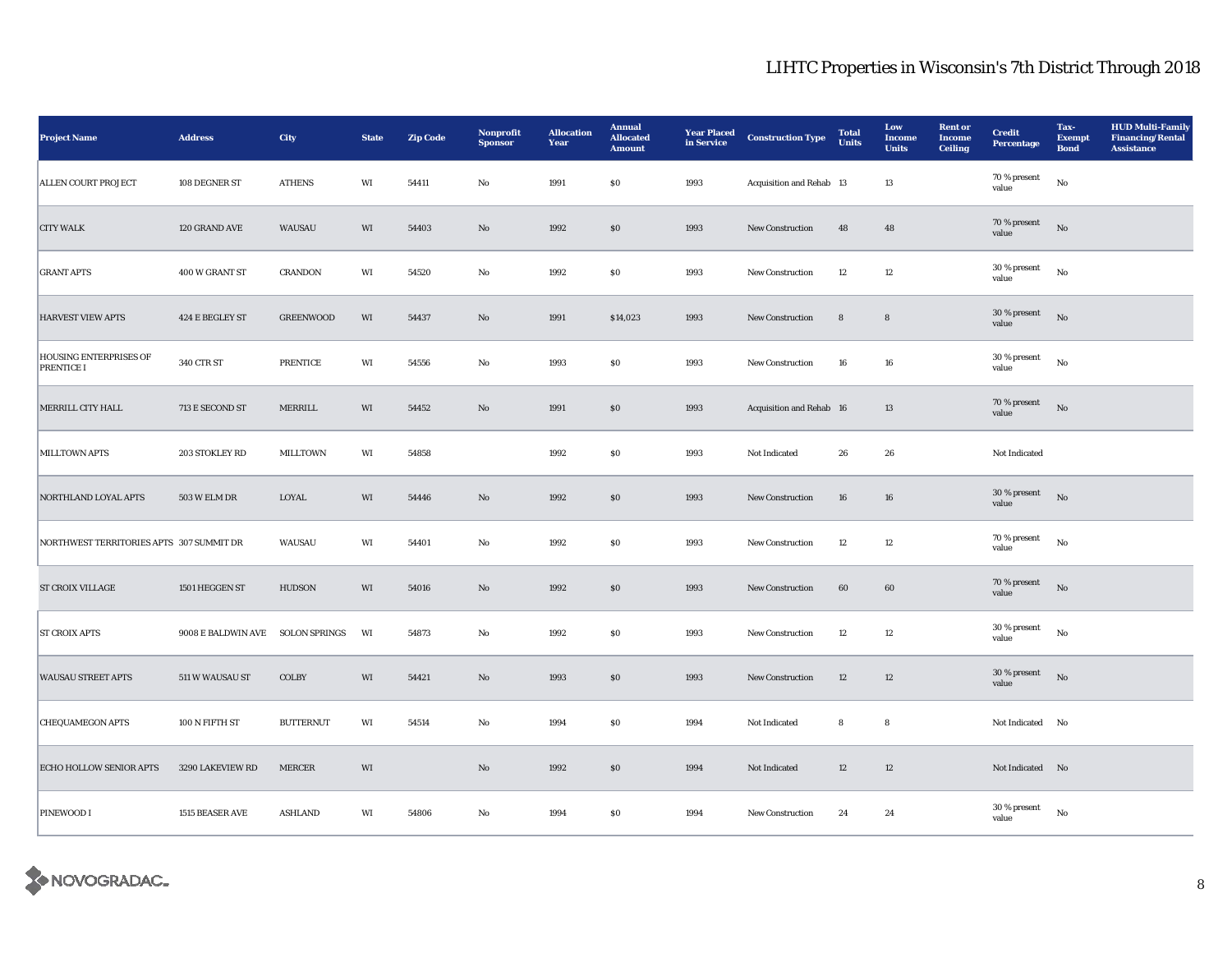| <b>Project Name</b>                           | <b>Address</b>                     | City               | <b>State</b> | <b>Zip Code</b> | Nonprofit<br><b>Sponsor</b> | <b>Allocation</b><br>Year | <b>Annual</b><br><b>Allocated</b><br><b>Amount</b> | <b>Year Placed</b><br>in Service | <b>Construction Type</b> | <b>Total</b><br>Units | Low<br>Income<br><b>Units</b> | <b>Rent or</b><br><b>Income</b><br><b>Ceiling</b> | <b>Credit</b><br><b>Percentage</b> | Tax-<br><b>Exempt</b><br><b>Bond</b> | <b>HUD Multi-Family</b><br><b>Financing/Rental</b><br><b>Assistance</b> |
|-----------------------------------------------|------------------------------------|--------------------|--------------|-----------------|-----------------------------|---------------------------|----------------------------------------------------|----------------------------------|--------------------------|-----------------------|-------------------------------|---------------------------------------------------|------------------------------------|--------------------------------------|-------------------------------------------------------------------------|
| <b>RANGE VIEW APTS</b>                        | 1012 LABLONDE LN                   | <b>HURLEY</b>      | WI           | 54534           | $\mathbf{No}$               | 1994                      | $\$0$                                              | 1994                             | New Construction         | 18                    | 18                            |                                                   | 30 % present<br>value              | No                                   |                                                                         |
| <b>ROSEWOOD HOUSING</b><br><b>DEVELOPMENT</b> | 620 WEEKS AVE                      | <b>SUPERIOR</b>    | WI           | 54880           | No                          | 1994                      | \$0                                                | 1994                             | Not Indicated            | 20                    | 20                            |                                                   | Not Indicated Yes                  |                                      |                                                                         |
| <b>ST CROIX COMMONS</b>                       | <b>200 OAK ST</b>                  | <b>WOODVILLE</b>   | WI           | 54028           | No                          | 1992                      | $\$0$                                              | 1994                             | Not Indicated            | 40                    | 20                            |                                                   | Not Indicated No                   |                                      |                                                                         |
| <b>BROOKWOOD GLEN APTS</b>                    | 112 W NINTH AVE                    | <b>STANLEY</b>     | WI           | 54768           | $_{\rm No}$                 | 1994                      | $\$0$                                              | 1995                             | New Construction         | 16                    | ${\bf 16}$                    |                                                   | 30 % present<br>value              | $_{\rm No}$                          |                                                                         |
| <b>CAMELOT VILLAGE</b>                        | 3000 GALAHAD LN                    | <b>RICE LAKE</b>   | WI           | 54868           | No                          | 1994                      | $\$0$                                              | 1995                             | New Construction         | 24                    | 24                            |                                                   | 70 % present<br>value              | $_{\rm No}$                          |                                                                         |
| <b>GRAND VIEW - CLEAR LAKE</b>                | 501 SECOND AVE NW                  | <b>CLEAR LAKE</b>  | WI           | 54005           | No                          | 1995                      | $\$0$                                              | 1995                             | New Construction         | 12                    | $6\phantom{.0}$               |                                                   | 30 % present<br>value              | Yes                                  |                                                                         |
| <b>GRAND VIEW APTS - CHETEK</b>               | 1010 13TH ST                       | <b>CHETEK</b>      | WI           | 54728           | No                          | 1995                      | \$0                                                | 1995                             | New Construction         | 24                    | 10                            |                                                   | 30 % present<br>value              | Yes                                  |                                                                         |
| <b>NORTHERNAIRE APTS</b>                      | 1605 OAKES AVE                     | <b>SUPERIOR</b>    | WI           | 54880           | $\rm No$                    | 1994                      | $\$0$                                              | 1995                             | New Construction         | 24                    | 24                            |                                                   | 70 % present<br>value              | $_{\rm No}$                          |                                                                         |
| <b>WOODRIDGE APTS</b>                         | <b>46 E BIRCHWOOD AVE TOMAHAWK</b> |                    | WI           | 54487           | $\mathbf{N}\mathbf{o}$      | 1994                      | \$0                                                | 1995                             | <b>New Construction</b>  | 24                    | 24                            |                                                   | 70 % present<br>value              | No                                   |                                                                         |
| <b>CEDAR POINTE APTS</b>                      | 807 E TIMBER DR                    | RHINELANDER        | WI           | 54501           | No                          | 1994                      | \$0                                                | 1996                             | New Construction         | 40                    | 40                            |                                                   | 70 % present<br>value              | No                                   |                                                                         |
| <b>HANLEY PLACE APTS</b>                      | 2221 HANLEY RD                     | <b>HUDSON</b>      | WI           | 54016           | No                          | 1994                      | \$0                                                | 1996                             | <b>New Construction</b>  | 65                    | 65                            |                                                   | 70 % present<br>value              | $_{\rm No}$                          |                                                                         |
| PARK CITY APTS                                | 713 MARTIN ST                      | MERRILL            | WI           | 54452           | $\rm No$                    | 1995                      | $\$0$                                              | 1996                             | New Construction         | 32                    | $32\,$                        |                                                   | 70 % present<br>value              | $\rm No$                             |                                                                         |
| <b>PARK MEADOWS APTS</b>                      | 700 HAGEN AVE                      | NEW RICHMOND WI    |              | 54017           | $\mathbf{N}\mathbf{o}$      | 1994                      | $\$0$                                              | 1996                             | New Construction         | 27                    | 27                            |                                                   | 70 % present<br>value              | No                                   |                                                                         |
| PINECREST APTS                                | 410 NOVAK ST                       | <b>MOSINEE</b>     | WI           | 54455           | No                          | 1994                      | \$0                                                | 1996                             | <b>New Construction</b>  | $\mathbf{2}$          | $\boldsymbol{2}$              |                                                   | 70 % present<br>value              | No                                   |                                                                         |
| <b>TIMBER RIDGE APTS</b>                      | 1495 RIVERSIDE DR                  | <b>RIVER FALLS</b> | WI           | 54022           | No                          | 1994                      | \$0                                                | 1996                             | <b>New Construction</b>  | 42                    | 42                            |                                                   | 70 % present<br>value              | No                                   |                                                                         |

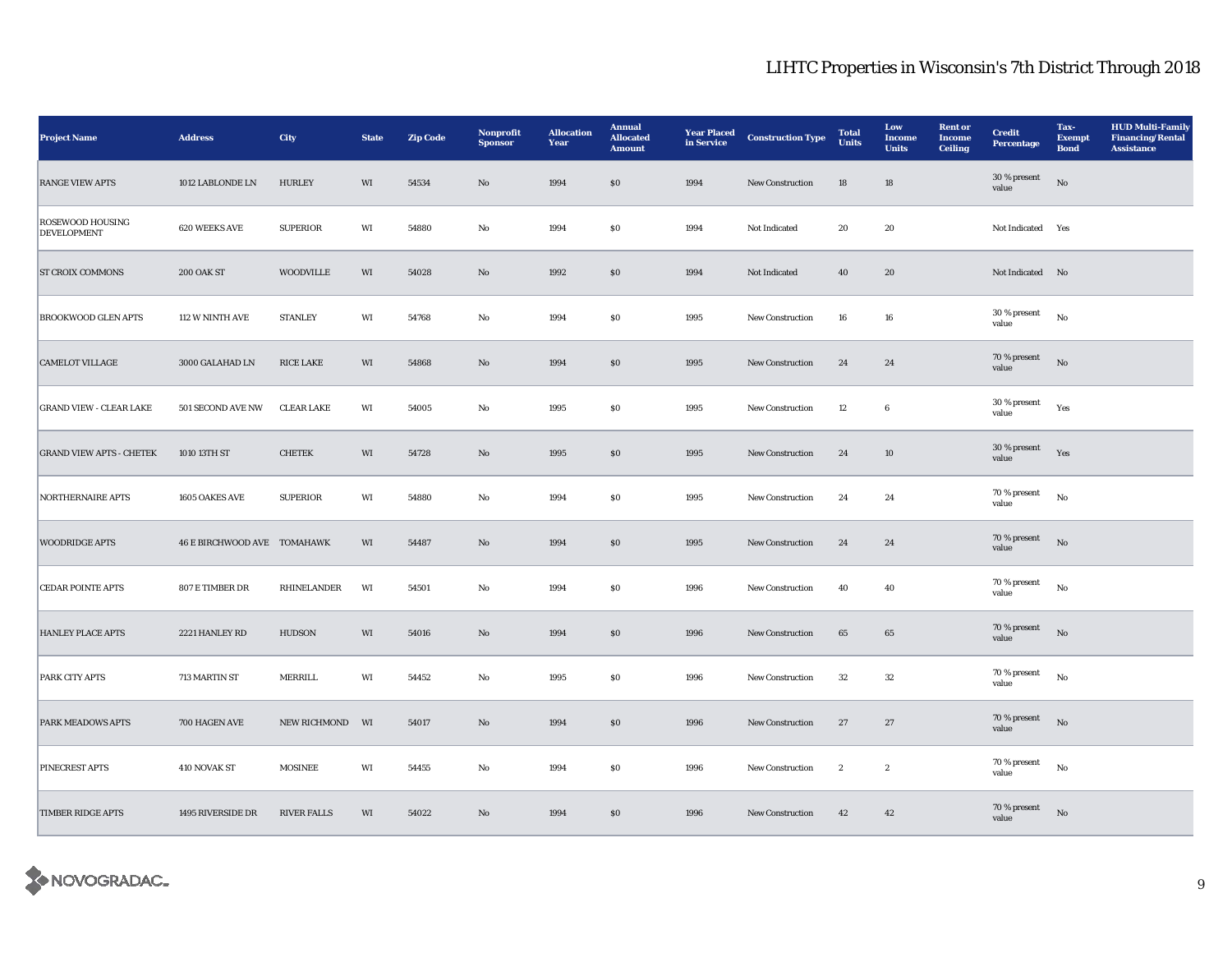| <b>Project Name</b>                                 | <b>Address</b>                          | City               | <b>State</b> | <b>Zip Code</b> | Nonprofit<br><b>Sponsor</b> | <b>Allocation</b><br>Year | <b>Annual</b><br><b>Allocated</b><br><b>Amount</b> | <b>Year Placed</b><br>in Service | <b>Construction Type</b> | <b>Total</b><br>Units | Low<br>Income<br><b>Units</b> | <b>Rent or</b><br><b>Income</b><br>Ceiling | <b>Credit</b><br>Percentage | Tax-<br><b>Exempt</b><br><b>Bond</b> | <b>HUD Multi-Family</b><br><b>Financing/Rental</b><br><b>Assistance</b> |
|-----------------------------------------------------|-----------------------------------------|--------------------|--------------|-----------------|-----------------------------|---------------------------|----------------------------------------------------|----------------------------------|--------------------------|-----------------------|-------------------------------|--------------------------------------------|-----------------------------|--------------------------------------|-------------------------------------------------------------------------|
| <b>WESTON PINES APTS</b>                            | 3750 WESTON PINES LN SCHOFIELD          |                    | WI           | 54476           | $\rm No$                    | 1994                      | $\$0$                                              | 1996                             | New Construction         | 72                    | 72                            |                                            | 70 % present<br>value       | $_{\rm No}$                          |                                                                         |
| <b>CEDAR POINTE APTS II</b>                         | 809 E TIMBER DR                         | RHINELANDER        | WI           | 54501           | $\rm No$                    | 1996                      | \$0                                                | 1997                             | New Construction         | 16                    | 16                            |                                            | 70 % present<br>value       | No                                   |                                                                         |
| NORTHERNAIRE APT @W<br><b>SUPERIOR II</b>           | 1715 OAKES AVE                          | <b>SUPERIOR</b>    | WI           | 54880           | No                          | 1995                      | $\$0$                                              | 1997                             | New Construction         | 24                    | 24                            |                                            | 70 % present<br>value       | $_{\rm No}$                          |                                                                         |
| NYMAN AVENUE AFFORDABLE<br><b>HOUSING TOWNHOMES</b> | 117 GUARD ST                            | HAYWARD            | $\rm WI$     | 54843           | $\rm No$                    | 1995                      | $\$0$                                              | 1997                             | New Construction         | 16                    | ${\bf 16}$                    |                                            | 70 % present<br>value       | $_{\rm No}$                          |                                                                         |
| OLD ORCHARD ESTATES APTS                            | 6974 ORCHARD LN                         | <b>THREE LAKES</b> | WI           | 54562           | No                          | 1996                      | $\$0$                                              | 1997                             | Acquisition and Rehab 24 |                       | 24                            |                                            | 30 % present<br>value       | $_{\rm No}$                          |                                                                         |
| <b>WHISPERING PINES APTS</b>                        | 2409 CHARLOTTE CT                       | ANTIGO             | WI           | 54409           | $\mathbf{N}\mathbf{o}$      | 1996                      | $\$0$                                              | 1997                             | New Construction         | 24                    | 24                            |                                            | 70 % present<br>value       | $_{\rm No}$                          |                                                                         |
| <b>CEDAR CREST</b>                                  | 1810 FOURTH AVE                         | <b>BALDWIN</b>     | WI           | 54002           | $\mathbf{No}$               | 1997                      | $\$0$                                              | 1998                             | New Construction         | 24                    | 24                            |                                            | 70 % present<br>value       | $_{\rm No}$                          |                                                                         |
| <b>LAKE OF THE TORCHES</b>                          | 4091 LITTLE TROUT RD LAC DU FLAMBEAU WI |                    |              | 54538           | Yes                         | 1997                      | $\$0$                                              | 1998                             | New Construction         | 24                    | 24                            |                                            | 70 % present<br>value       | $_{\rm No}$                          |                                                                         |
| <b>SOMERSET VILLAS</b>                              | 407 BELISLE ST                          | <b>SOMERSET</b>    | WI           | 54025           | $\rm\thinspace No$          | 1997                      | $\bf{S0}$                                          | 1998                             | New Construction         | 24                    | $\bf 24$                      |                                            | 70 % present<br>value       | $_{\rm No}$                          |                                                                         |
| THREE FIRES SUBDIVISION                             | 302 MII GII ZII CIR                     | LAC DU FLAMBEAU WI |              |                 | Yes                         | 1997                      | $\$0$                                              | 1998                             | New Construction         | ${\bf 24}$            | ${\bf 24}$                    |                                            | 70 % present<br>value       | No                                   |                                                                         |
| <b>ARBORS HUDSON</b>                                | 1920 ASPEN DR                           | <b>HUDSON</b>      | WI           | 54016           | No                          | 1998                      | $\$0$                                              | 1999                             | New Construction         | 45                    | 39                            |                                            | $70$ % present<br>value     | $_{\rm No}$                          |                                                                         |
| <b>CLARK WAY PLACE</b>                              | 603 N CLARK ST                          | <b>THORP</b>       | WI           | 54771           | $\mathbf{N}\mathbf{o}$      | 1998                      | \$0                                                | 1999                             | Acquisition and Rehab 12 |                       | 12                            |                                            | $30$ % present<br>value     | $_{\rm No}$                          |                                                                         |
| DEER PATH TOWNHOMES I                               | 671 MONETTE AVE                         | NEW RICHMOND       | WI           | 54017           | $\rm No$                    | 1998                      | $\$0$                                              | 1999                             | New Construction         | 24                    | 23                            |                                            | 70 % present<br>value       | $_{\rm No}$                          |                                                                         |
| DEER PATH TOWNHOMES II                              | 680 MONETTE AVE                         | NEW RICHMOND       | WI           | 54017           | $\rm No$                    | 1999                      | $\$0$                                              | 1999                             | New Construction         | 24                    | ${\bf 24}$                    |                                            | 70 % present<br>value       | $_{\rm No}$                          |                                                                         |
| ROBERT HOLMES VILLA                                 | 522 CHAPPLE AVE                         | <b>ASHLAND</b>     | WI           | 54806           | Yes                         | 1998                      | $\$0$                                              | 1999                             | Acquisition and Rehab 18 |                       | $18\,$                        |                                            | 70 % present<br>value       | $\rm No$                             |                                                                         |

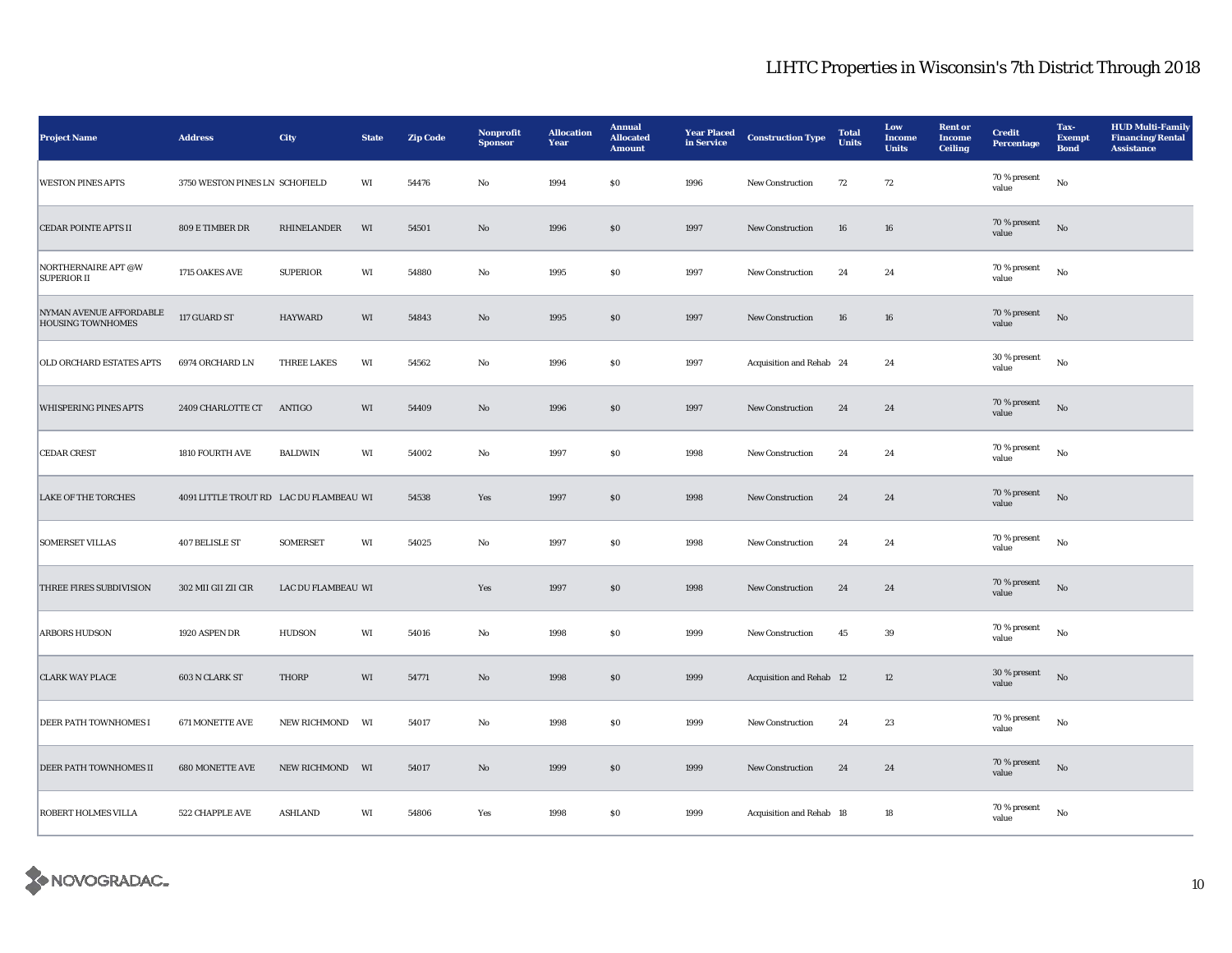| <b>Project Name</b>                         | <b>Address</b>             | City               | <b>State</b> | <b>Zip Code</b> | Nonprofit<br><b>Sponsor</b> | <b>Allocation</b><br>Year | <b>Annual</b><br><b>Allocated</b><br><b>Amount</b> | <b>Year Placed</b><br>in Service | <b>Construction Type</b> | <b>Total</b><br><b>Units</b> | Low<br>Income<br><b>Units</b> | <b>Rent or</b><br><b>Income</b><br><b>Ceiling</b> | <b>Credit</b><br><b>Percentage</b> | Tax-<br><b>Exempt</b><br><b>Bond</b> | <b>HUD Multi-Family</b><br><b>Financing/Rental</b><br><b>Assistance</b> |
|---------------------------------------------|----------------------------|--------------------|--------------|-----------------|-----------------------------|---------------------------|----------------------------------------------------|----------------------------------|--------------------------|------------------------------|-------------------------------|---------------------------------------------------|------------------------------------|--------------------------------------|-------------------------------------------------------------------------|
| <b>SUNRISE MEADOW</b>                       | 215 E OLSON AVE            | <b>BARRON</b>      | WI           | 54812           | Yes                         | 1997                      | $\$0$                                              | 1999                             | New Construction         | 24                           | 24                            |                                                   | 70 % present<br>value              | No                                   |                                                                         |
| THE PINES APTS                              | <b>1400 PINE DR</b>        | <b>SPOONER</b>     | WI           | 54801           | No                          | 1998                      | \$0                                                | 1999                             | <b>New Construction</b>  | 20                           | 20                            |                                                   | 30 % present<br>value              | $_{\rm No}$                          |                                                                         |
| <b>TURTLE LAKE VILLAS</b>                   | 206 HICKORY ST             | <b>TURTLE LAKE</b> | WI           | 54889           | No                          | 1998                      | $\$0$                                              | 1999                             | New Construction         | 24                           | 24                            |                                                   | 70 % present<br>value              | $_{\rm No}$                          |                                                                         |
| <b>WHITETAIL RIDGE</b>                      | 805 WHITETAIL ST           | <b>RICE LAKE</b>   | WI           | 54868           | $\rm No$                    | 1998                      | $\$0$                                              | 1999                             | New Construction         | 24                           | 24                            |                                                   | 70 % present<br>value              | $_{\rm No}$                          |                                                                         |
| <b>BALDWIN VILLAS</b>                       | 1727 11TH AVE              | <b>BALDWIN</b>     | WI           | 54002           | No                          | 1999                      | $\$0$                                              | 2000                             | New Construction         | 24                           | 24                            |                                                   | 70 % present<br>value              | $_{\rm No}$                          |                                                                         |
| <b>OSCEOLA VILLAS</b>                       | 105 MEADOW LARK LN OSCEOLA |                    | WI           | 54020           | No                          | 1999                      | $\$0$                                              | 2000                             | New Construction         | 24                           | 24                            |                                                   | 70 % present<br>value              | No                                   |                                                                         |
| <b>BROOKSTONE TOWNHOMES</b>                 | 1934 BROOKSTONE CIR HUDSON |                    | WI           | 54016           | No                          | 2000                      | \$0                                                | 2001                             | <b>New Construction</b>  | 34                           | 30                            |                                                   | 70 % present<br>value              | No                                   |                                                                         |
| PINE BEND TOWNHOMES                         | 1100 BAKER AVE             | LADYSMITH          | WI           | 54848           | $_{\rm No}$                 | 2000                      | $\$0$                                              | 2001                             | New Construction         | 24                           | $\bf{22}$                     |                                                   | 70 % present<br>value              | $_{\rm No}$                          |                                                                         |
| <b>MARATHON CO HOUSING</b><br>REDEVELPMT-RD | 503 HIGH ST                | <b>MOSINEE</b>     | WI           | 54455           |                             | Insufficient<br>Data      | $\$0$                                              | Insufficient<br>Data             | Not Indicated            | 133                          | $\boldsymbol{0}$              |                                                   | Not Indicated                      |                                      |                                                                         |
| <b>ASHLAND ENTERPRISES</b>                  | 401 MACARTHUR AVE ASHLAND  |                    | WI           | 54806           | No                          | 1987                      | \$0                                                | 1987                             | New Construction         | 22                           | 10                            |                                                   | 30 % present<br>value              | No                                   |                                                                         |
| NICKEL RIVER APTS BARRON                    | 360 E BIRCH AVE            | <b>BARRON</b>      | WI           | 54812           | No                          | 1987                      | \$0                                                | 1987                             | <b>New Construction</b>  | 24                           | 22                            |                                                   | 70 % present<br>value              | $_{\rm No}$                          |                                                                         |
| <b>STANLEY HOUSING</b>                      | 450 GRANT ST               | <b>STANLEY</b>     | WI           | 54768           | $\rm No$                    | 1987                      | $\$0$                                              | 1987                             | New Construction         | 24                           | $\bf{22}$                     |                                                   | 70 % present<br>value              | $_{\rm No}$                          |                                                                         |
| <b>301 CAROLINE PROJECT</b>                 | <b>301 CAROLINE ST</b>     | <b>ATHENS</b>      | WI           | 54411           | $\mathbf{N}\mathbf{o}$      | 1988                      | $\$0$                                              | 1988                             | Acquisition and Rehab 7  |                              | $7\phantom{.0}$               |                                                   | 30 % present<br>value              | No                                   |                                                                         |
| <b>EASTWOOD PARK II</b>                     | 510 E 21ST ST              | MARSHFIELD         | WI           | 54449           | No                          | 1988                      | \$0                                                | 1988                             | <b>New Construction</b>  | 16                           | 16                            |                                                   | 30 % present<br>value              | $_{\rm No}$                          |                                                                         |
| <b>LOYAL GROUP HOME</b>                     | 404 S MAIN ST              | LOYAL              | WI           | 54446           | No                          | 1988                      | \$0                                                | 1988                             | <b>New Construction</b>  | $5\overline{5}$              | $\overline{1}$                |                                                   | 70 % present<br>value              | No                                   |                                                                         |